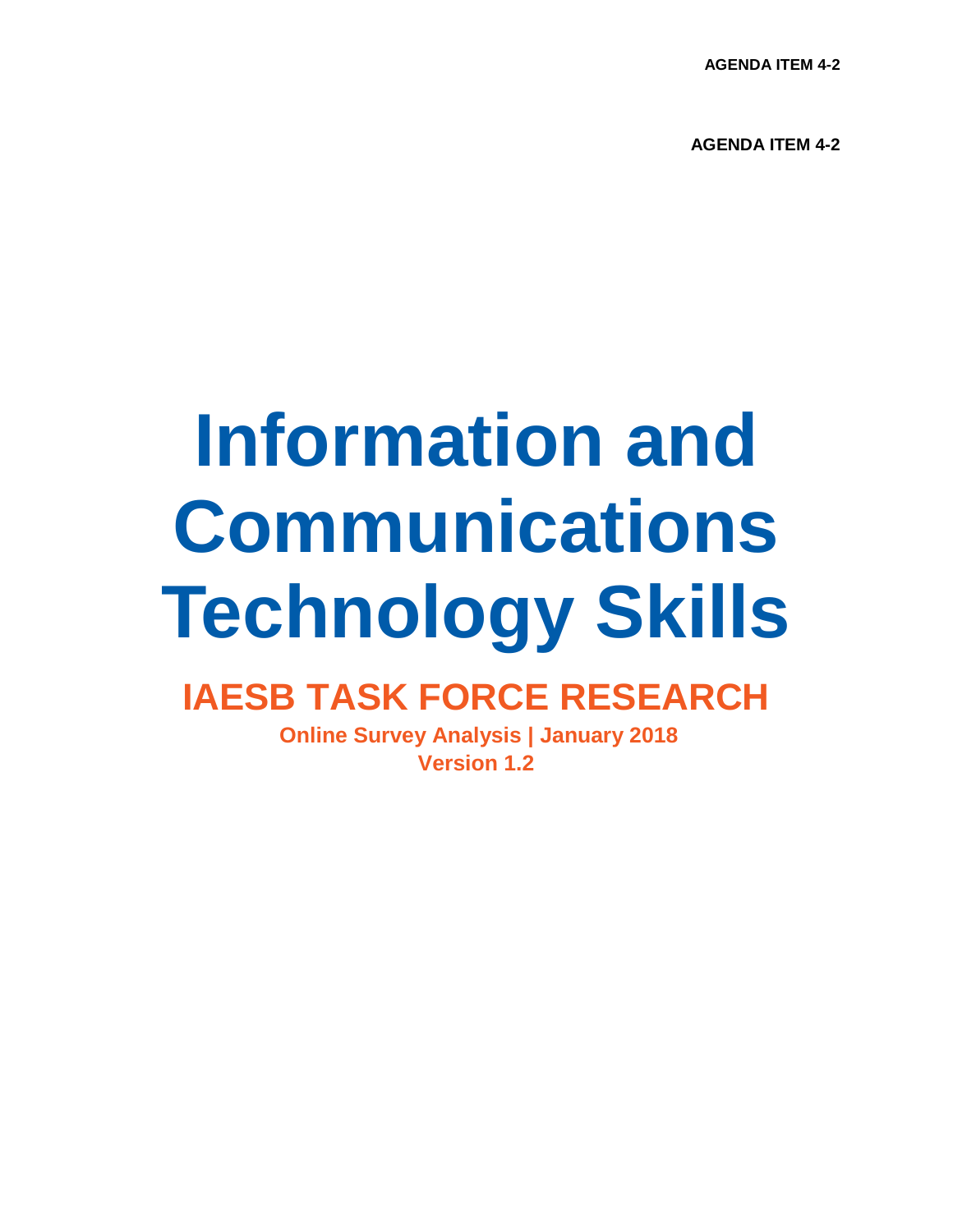### Executive Summary

Increasing use of technology is affecting how professional accountants operate in the workplace and the nature of the services they provide. These changes have the potential to affect the knowledge, behaviors and skills professional accountants require in order to be able to perform their roles successfully.

The Information and Communications Technology ('ICT') Skills Online Survey Analysis Report ('Report') provides a 'snapshot' to stress-test drivers of change, curricula development, areas of focus and options for *International Accounting Education Standards Board*<sup>™</sup> (IAESB<sup>™)</sup> standard setting development or support activities.

Headlines from this Report include:

- a clear message from all types of respondents that technology is having a significant impact on accounting education;
- acknowledgement that an increased awareness about new and emerging technologies must be partnered with a range of other skills, such as interpretative, analytical, ethical, change management and data handling skills; and
- support from the majority of respondents for a range of standard setting development activities, including provision of guidance, to address the changing skillsets needed by accountants, both now and in the future.

Further information and findings from the ICT Skills Survey are discussed in detail below. Many thanks to all survey respondents for their participation in this integral information gathering activity to inform the work of the IAESB.

### Background and Introduction

The [IAESB](https://na01.safelinks.protection.outlook.com/?url=http%3A%2F%2Fwww.iaesb.org%2F&data=02%7C01%7Cgowens%40bdo.com%7Cc653eda3dd214b16b29208d5627f92d9%7C6e57fc1a413e405091da7d2dc8543e3c%7C0%7C0%7C636523222419902772&sdata=2ZOe0KeM5ZDinrGwO9avWfy%2BAjVrzZA6EK80tXtpJQI%3D&reserved=0) is an independen[t standard-setting body](https://na01.safelinks.protection.outlook.com/?url=http%3A%2F%2Fwww.ifac.org%2Fsystem%2Ffiles%2Fuploads%2FIAESB%2FIAESB-Fact-Sheet-2015-2.pdf&data=02%7C01%7Cgowens%40bdo.com%7Cc653eda3dd214b16b29208d5627f92d9%7C6e57fc1a413e405091da7d2dc8543e3c%7C0%7C1%7C636523222419902772&sdata=zo5YmrRU1BxjNusa6%2F1Oy%2Fr0Jpyl%2BH43CsxbVG2kLXM%3D&reserved=0) that serves the public interest by establishing standards in the area of professional accounting education that prescribe technical competence and professional skills, values, ethics, and attitudes. Through its activities, the IAESB enhances education by developing and implementing [International Education Standards™](https://na01.safelinks.protection.outlook.com/?url=http%3A%2F%2Fwww.ifac.org%2Fpublications-resources%2F2017-handbook-international-education-pronouncements&data=02%7C01%7Cgowens%40bdo.com%7Cc653eda3dd214b16b29208d5627f92d9%7C6e57fc1a413e405091da7d2dc8543e3c%7C0%7C0%7C636523222419902772&sdata=eEywDBzktgEs4O0wm%2BkuXobCLWyq4mlxdmV6zKWUbqw%3D&reserved=0) (IES™), which increase the competence of the global accountancy profession—contributing to strengthened public trust.

As described in its [2017-2021 Strategy and 2017-2018 Work Program,](https://na01.safelinks.protection.outlook.com/?url=https%3A%2F%2Fwww.ifac.org%2Fsystem%2Ffiles%2Fpublications%2Ffiles%2FIAESB-Strategy-and-Work-Plan.pdf&data=02%7C01%7Cgowens%40bdo.com%7Cc653eda3dd214b16b29208d5627f92d9%7C6e57fc1a413e405091da7d2dc8543e3c%7C0%7C1%7C636523222419902772&sdata=pstRP69RE3bpvZ%2BKEN7%2FE65Tk5jDKZqHQdzuTSsWk7M%3D&reserved=0) the Board is focused on enhancing the professional competence and the evolution of the knowledge, skills, and behaviors needed in ICT by professional accountants. Planned project activities include developing an inventory of skills based on stakeholder's consultations through surveys, in-depth interviews, and a literature review and performing an analysis to determine if the IESs are fit for purpose. Based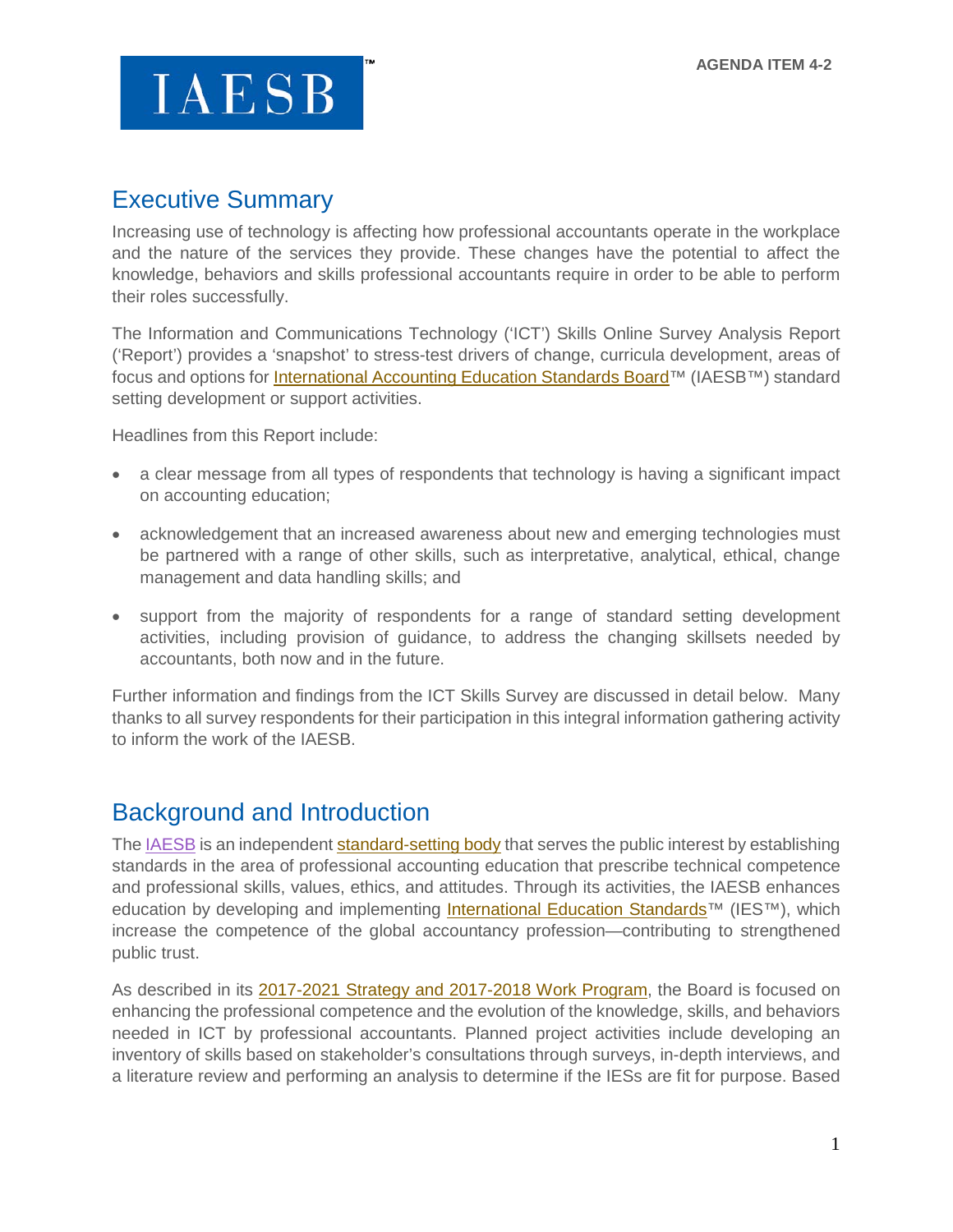$\overline{a}$ 

on the strength of the evidence obtained through its consultation activities, the IAESB will decide how to address gaps identified, if any.

The ICT Skills Survey (the 'Survey') was conducted by the IAESB during June-July 2017 and was designed to provide responses to a series of questions posed to a range of stakeholders by the ICT Skills Task Force (the 'Task Force').

The Survey process focused initially on two distinct audiences – IFAC Member Organizations accounting education contacts and a 'General' Survey which was open to anyone to complete. In terms of distribution:

- The targeted IFAC Member Organizations Survey was sent to known IFAC Organizations accounting education contacts on June 27, 20[1](#page-2-0)7<sup>1</sup>.
- The general survey was sent to the IAESB contact database on July 6 2017 and was advertised through the September IAESB e-News edition<sup>[2](#page-2-1)</sup>.

A copy of the Survey invitation email can be found in Appendix 1.

Before analyzing the responses, the Task Force cleansed the data to exclude test data, duplicate responses or responses which were substantially incomplete. As a result, the number of responses to the two main Surveys was as follows:

24 *Targeted IFAC Member Organization respondents* 190 *General respondents (open to all)[3](#page-2-2)*

An additional survey was shared (in hard copy) with representatives who attended IAESB outreach activities as part of a conference in Vienna, Austria (June 2017). These activities were sponsored by the World Bank's Centre for Financial Reporting & Reform - STAREP<sup>[4](#page-2-3)</sup> project. Representatives of STAREP organizations provided 19 responses. Although not part of the main Surveys, a number of similar questions had been posed to this group and have been included, where relevant, in this report.

<span id="page-2-0"></span><sup>1</sup> The targeted IFAC Member Body Survey was distributed to 470 individuals belonging to 175 IFAC members and associates.

<span id="page-2-1"></span><sup>2</sup> The general survey was distributed to 16,986 individuals registered with for IAESB's publications and communications.

<span id="page-2-2"></span><sup>3</sup> Note: a number of respondents to the General survey indicated that they worked for IFAC Member Bodies. The Task Force has not reallocated the responses from these individuals to the targeted IFAC Member Organization Survey – on the basis, that these individuals chose which survey to respond to and may not want their responses to be 'Member Organization' responses.

<span id="page-2-3"></span><sup>4</sup> Strengthening Auditing and Reporting in the Countries of the Eastern Partnership (STAREP) is a regional program of the World Bank Centre for Financial Reporting Reform (CFRR), which supports the development of transparent policy environments and effective institutional frameworks for corporate reporting in Eastern Partnership countries: Armenia, Azerbaijan, Belarus, Georgia, Moldova and Ukraine.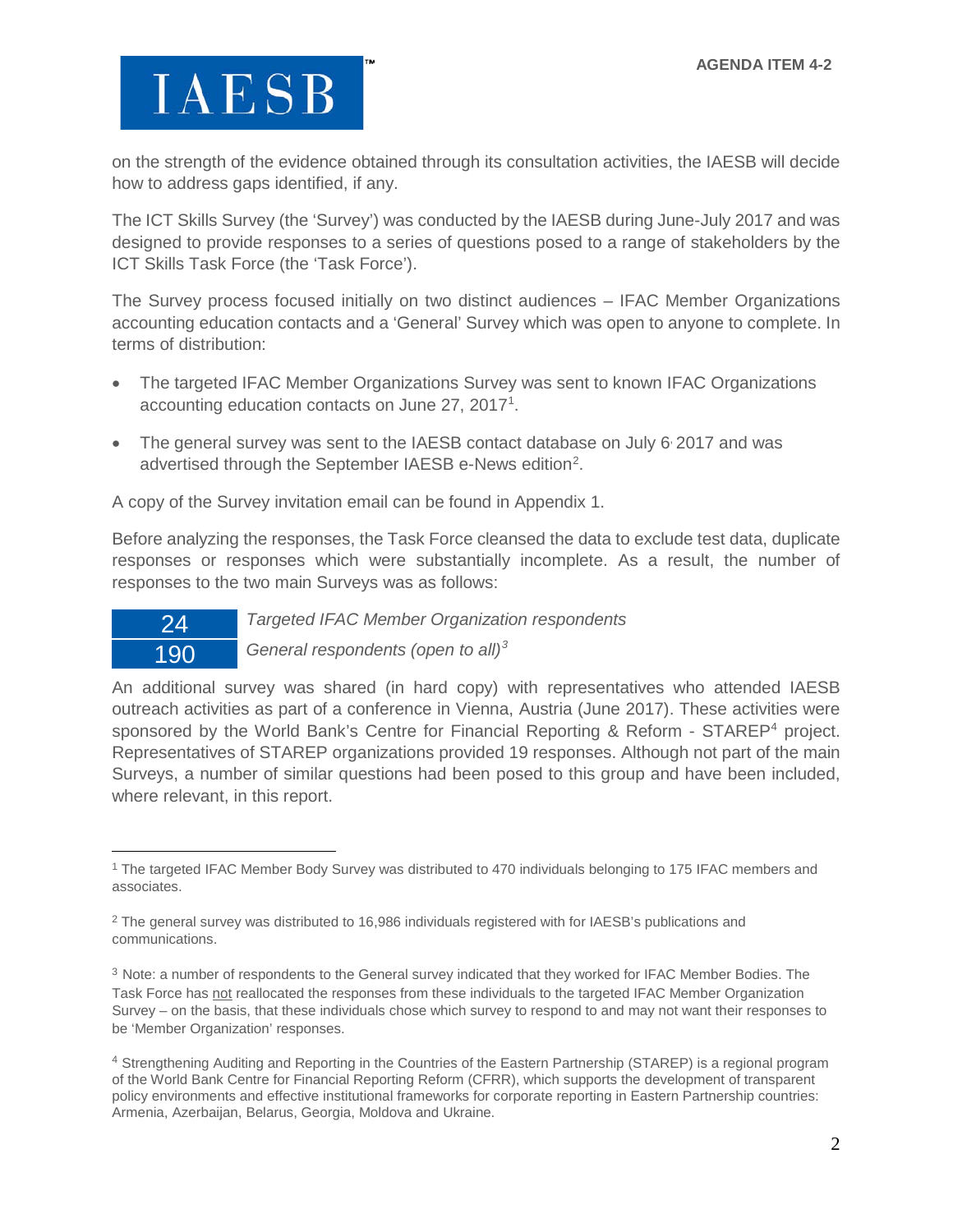### Structure of Reported results

Throughout this report, the results from the targeted IFAC Member Bodies and General Surveys have been presented in parallel.

[Part A](#page-4-0) of the report provides general background information about the mix and types of respondents who took part in the Surveys.

[Part B](#page-8-0) of the report addresses the objectives of the Surveys in order to:

- **1.** Obtain validation for initial Task Force areas of consideration and the approach to identifying 5 focus areas;
- **2.** Receive preliminary input on the potential areas of focus and standards-setting development or solutions;
- **3.** Investigate detailed comments; and
- **4.** Identify individuals or organizations willing to participate in future outreach efforts.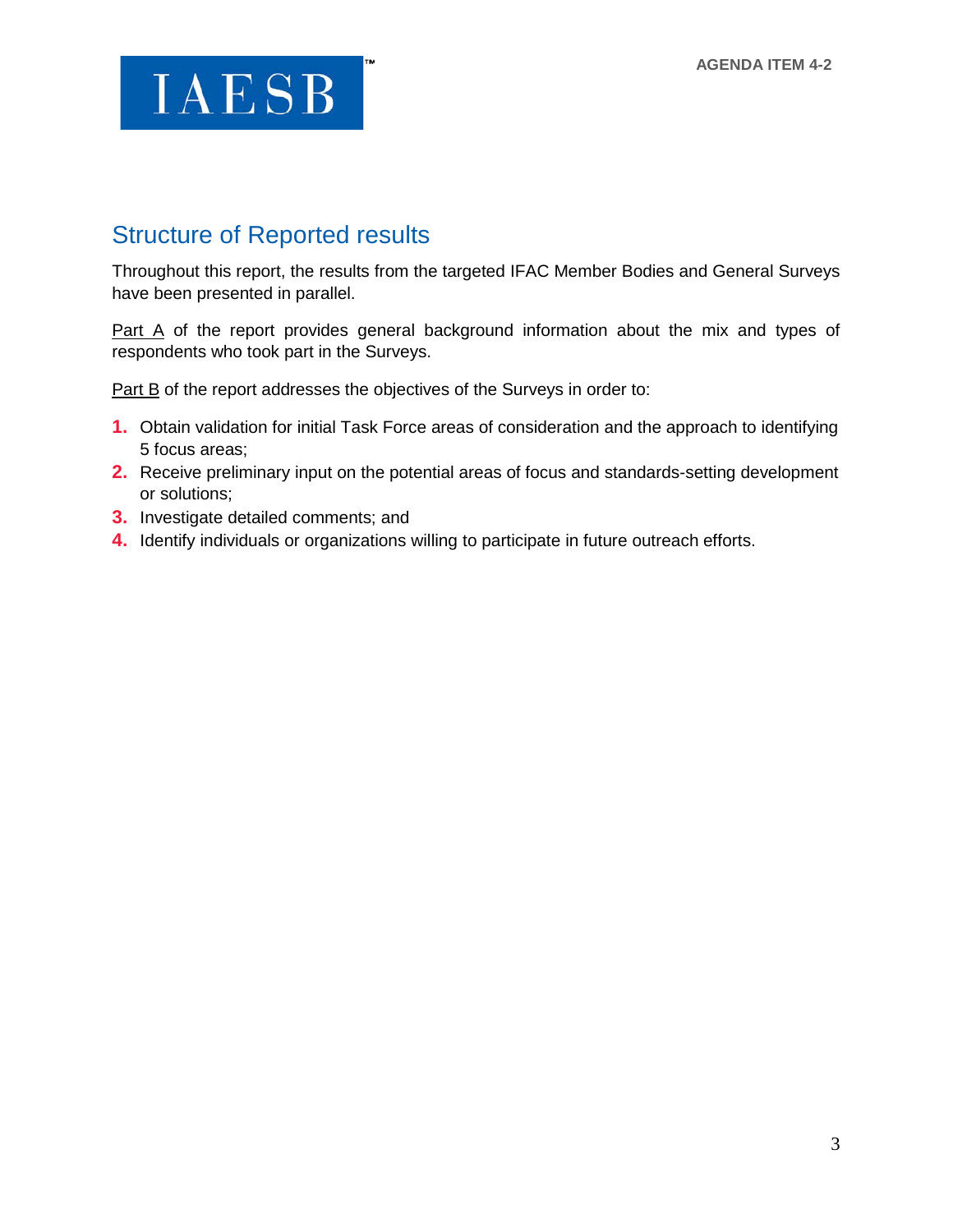### <span id="page-4-0"></span>Part A: Respondent Background Information

Respondents to the **General Survey** were geographically dispersed with a number of regions well represented:



The following countries (shaded in green) were represented in the General Survey responses:

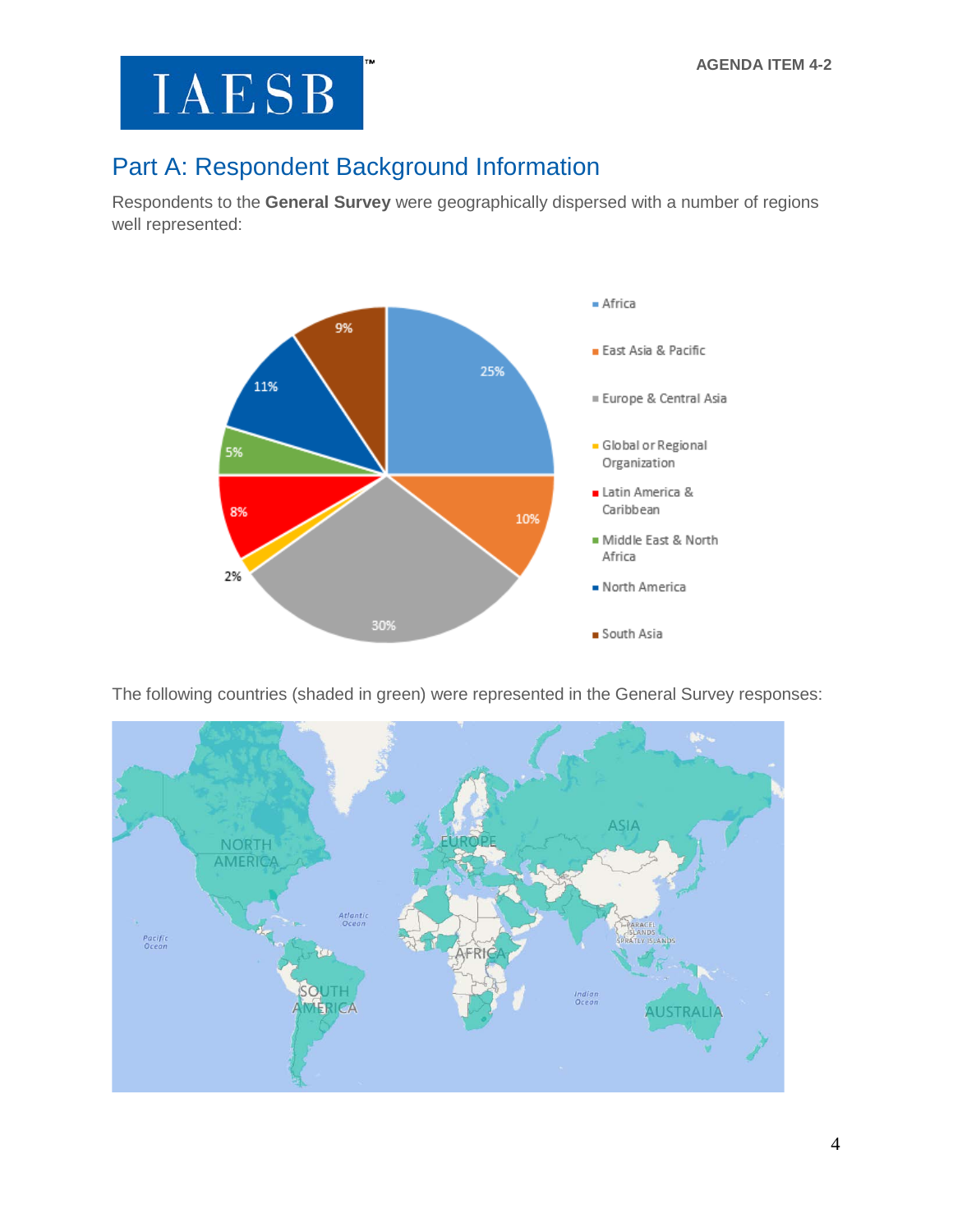Individuals taking part in the General Survey identified their organizational affiliation as follows, demonstrating a good spread of participation from a range of academic, accounting firm and IFAC member organization categories. A high number of individuals answered in their own capacity as well



The mix of current roles was further analyzed using the word-cloud below – and include a range of respondents from partners to business owners, accounting students to faculty staff:

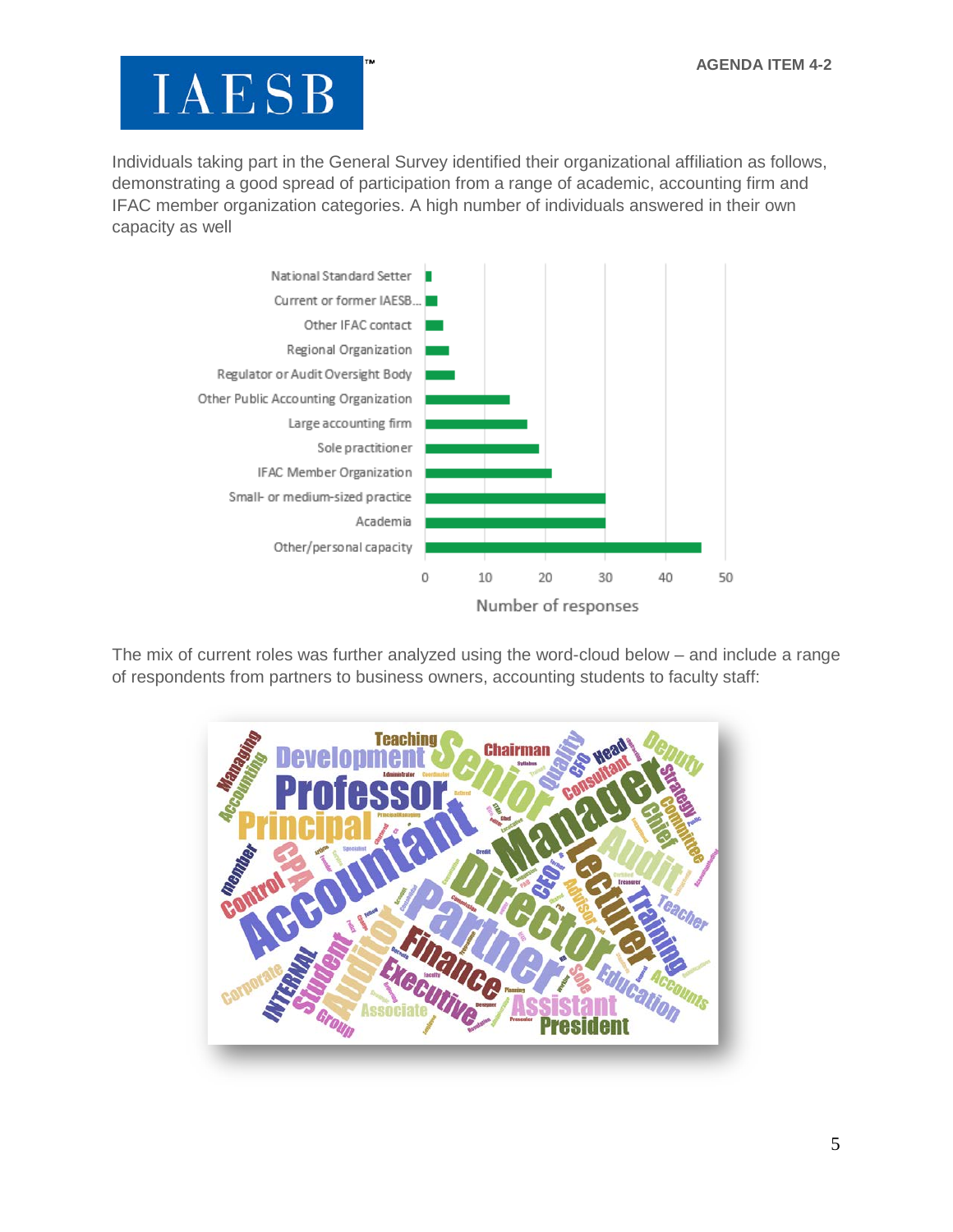

 $\overline{a}$ 

Respondents to the **IFAC Member Organization Survey** were from the following geographical regions<sup>[5](#page-6-0)</sup>:



Respondents to the IFAC Member Organizations Survey had a broad range of roles ranging from CEOs to Managers and a range of individuals with direct responsibility for learning and assessment.



<span id="page-6-0"></span><sup>&</sup>lt;sup>5</sup> In order to preserve anonymity of the respondents to the IFAC Member Organization Survey a country analysis has not been provided.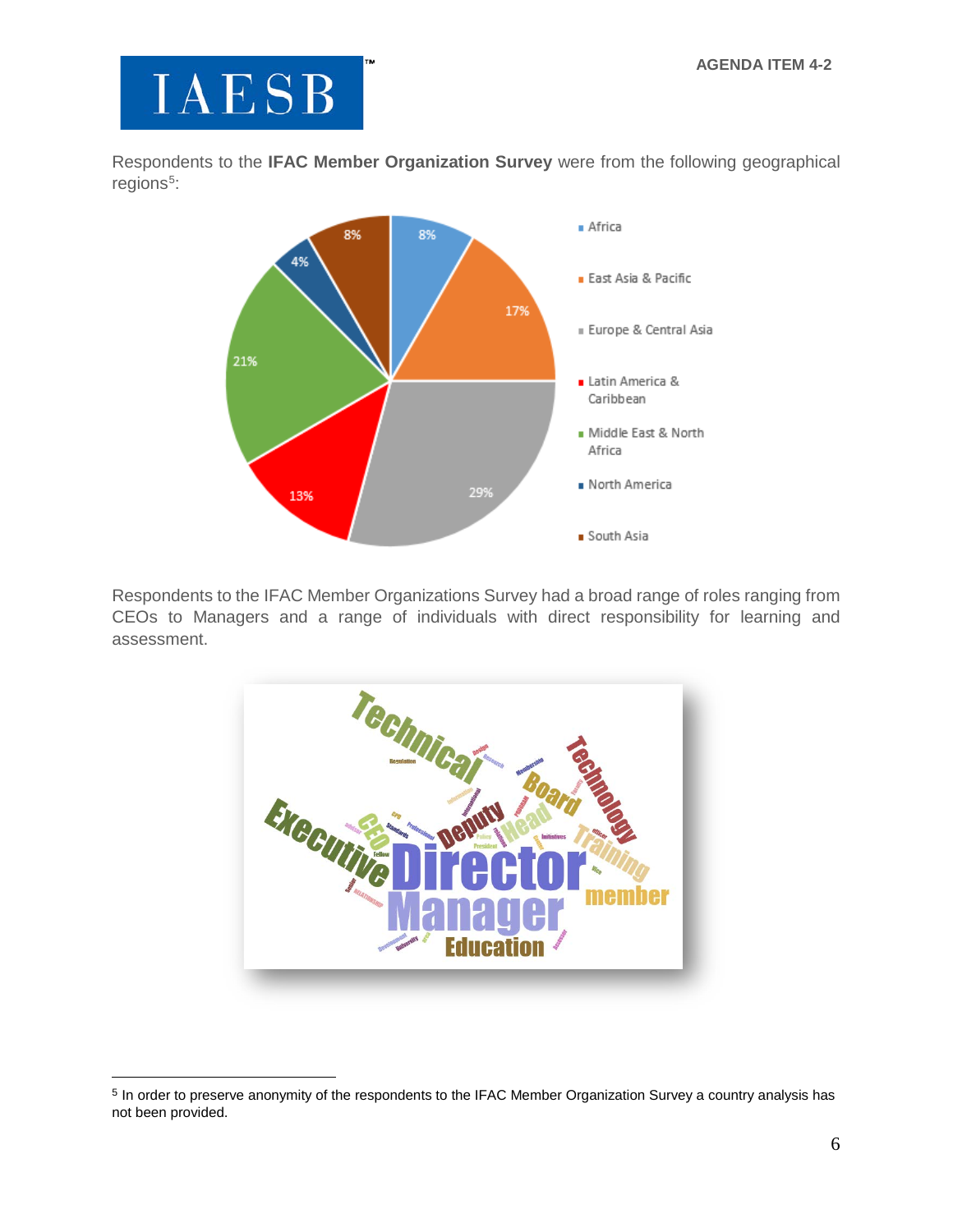

STAREP participants are based in Eastern Europe and came from the following organizations or professional backgrounds:

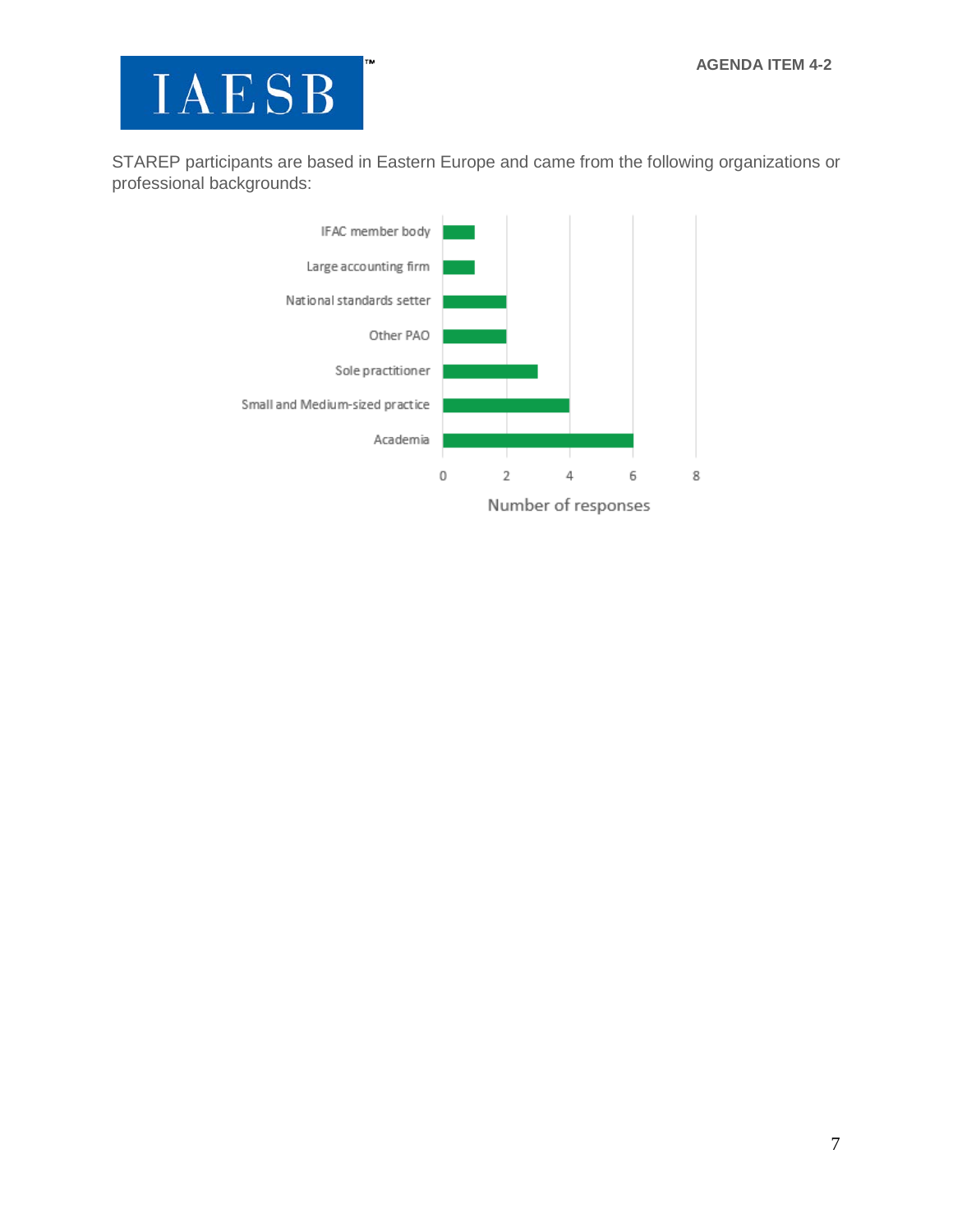$\overline{a}$ 

### <span id="page-8-0"></span>Part B, Section 1 Validation of initial Task Force areas of consideration

In order to gauge respondents' views on current ICT-based issues, a range of initial 'opener' questions were asked. The following table shows the number of respondents from each of the Surveys who 'agreed' with each question:

| Question                                                                                                                                                                                                            | <b>IFAC Member</b><br>Organization<br>Survey <sup>6</sup> | General<br><b>Survey</b> | <b>STAREP</b><br><b>Survey</b> |
|---------------------------------------------------------------------------------------------------------------------------------------------------------------------------------------------------------------------|-----------------------------------------------------------|--------------------------|--------------------------------|
| ICT skills "disruption" has the potential to<br>affect all professional accountants<br>performing a variety of roles                                                                                                | 88%                                                       | 94%                      | 90%                            |
| Advances in technology pose a challenge<br>to the existing ICT skills of our<br>membership/organization                                                                                                             | 96%                                                       | 92%                      |                                |
| The IAESB should consider ICT skills in the<br>context of current and future skills needs                                                                                                                           | 84%                                                       | 96%                      | 95%                            |
| ICT skills consideration needs to focus on<br>Initial Professional Development (IPD) of<br>aspiring professional accountants and<br><b>Continuing Professional Development</b><br>(CPD) of professional accountants | 84%                                                       | 94%                      | 84%                            |
| ICT skills includes an understanding of<br>different technology platforms (software<br>and hardware) and how the use of<br>technology impacts the professional<br>accountant's role                                 | 92%                                                       | 94%                      | 89%                            |

Nearly all types of Survey respondents supported the assertions being put forward by each of the opener questions.

Due to the relatively low number of respondents in the IFAC Member Organization and STAREP Surveys (although they showed similar overall levels of support compared to the General Survey), they were disproportionately affected by only 1 or 2 respondents providing a 'no opinion' or 'disagree' response.

In a second series of questions respondents were asked to rate (on a scale of 1-5, with 5 being the most important) a series of ICT-related Focus Areas, currently and in the future. Each of the 5 Focus Areas contained specific elements to indicate the type of ICT knowledge, skills and behaviors (collectively referred to as skills) needed in ICT. The Focus Areas include: Business

<span id="page-8-1"></span><sup>6</sup> In the IFAC Member Organization survey respondents were specifically asked about their organizations' views/perspectives.

<span id="page-8-2"></span><sup>7</sup> This question was included in the General and IFAC Member Organization surveys after the STAREP survey had been distributed.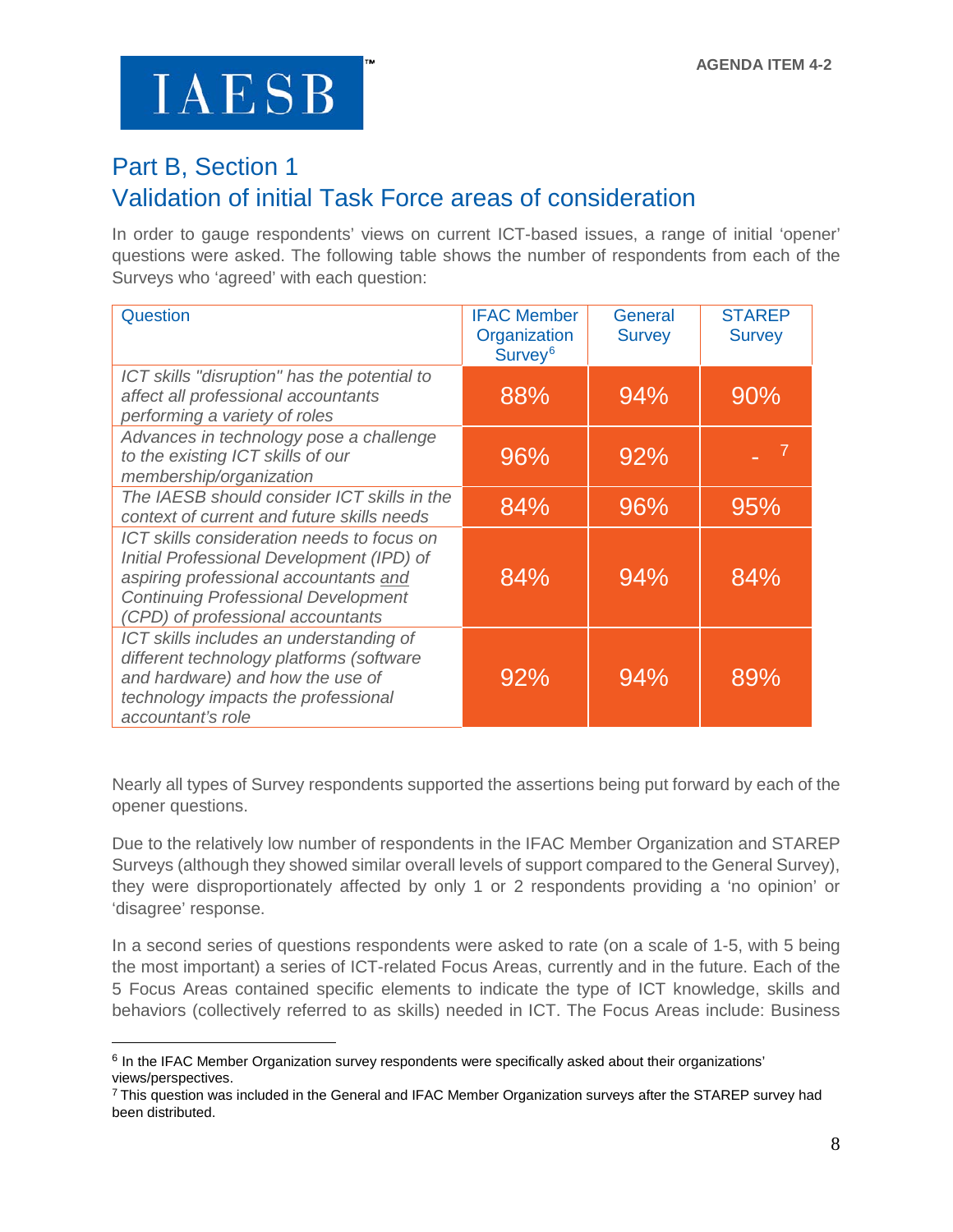acumen, Behavioral competence, Digital technologies, Data interrogation, synthesis and analysis and Communication and are outlined in more detail in Part B of this report. The following results emerged.

For **General Survey** respondents – all 5 Focus Areas were deemed to be important, both now and in the future, with General Survey respondents indicating the largest increases in 'Future Importance' categories of 23% (Business Acumen) and Digital Technology / Data Interrogation (both at 21% increase).



**IFAC Member Organization** responses, in terms of the current and future importance of focus areas, were similar to those of General Survey respondents. The largest increase in a 'Future Importance' Focus Area for this particular group was the Data Interrogation category (increase of 24%).

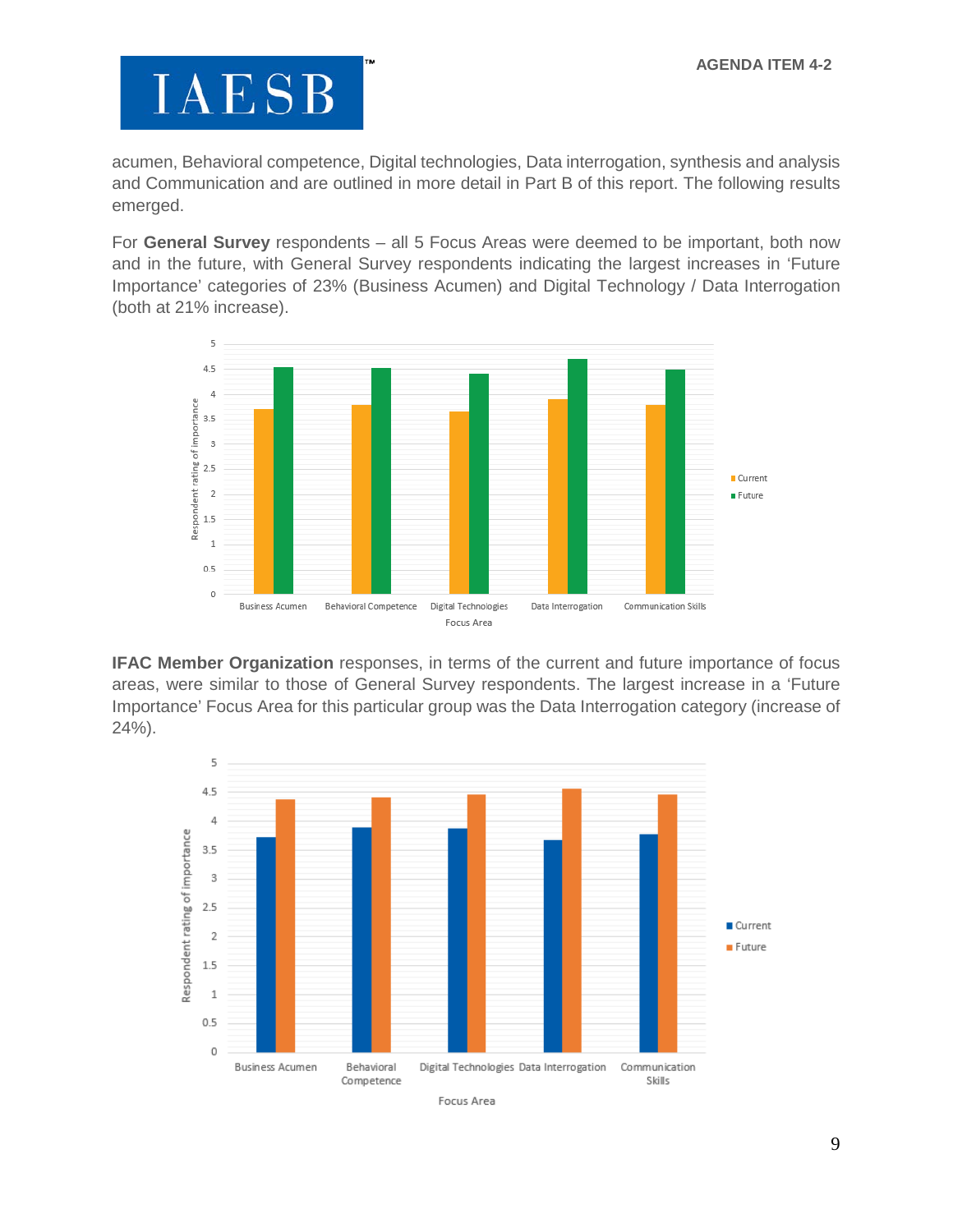Overall, and even with quite different rates of response, both main Surveys indicated remarkably similar levels of support for the 5 main Focus Areas identified in the Survey.



Respondents who were involved in development of learning outcomes, competency frameworks, curricula or CPD activities were asked whether their organization had updated these aspects of accountancy education in order to take into account new and emerging ICT Skills. Of those that responded to this question, more than 60% recorded a yes response.

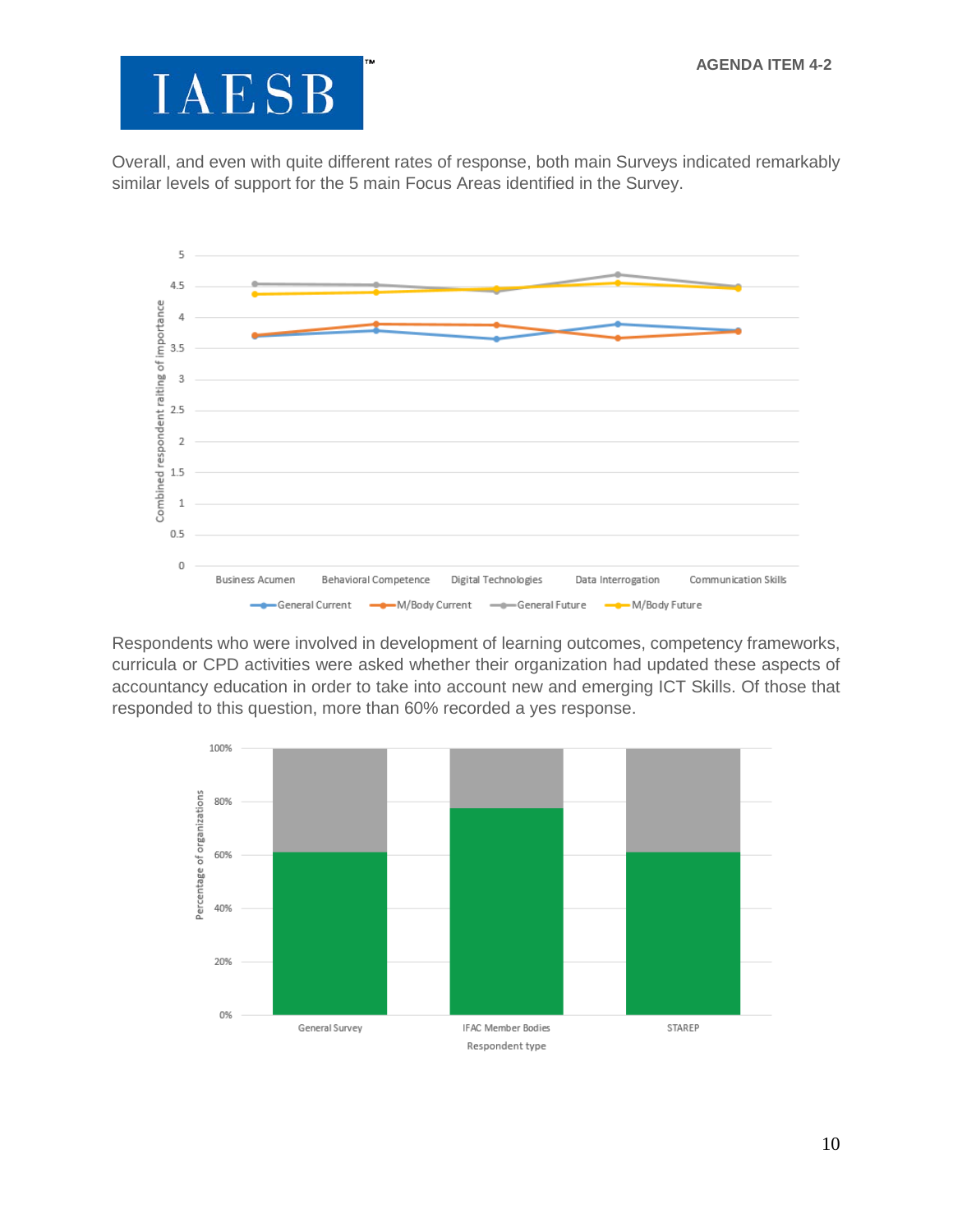A summary of typical focus areas of updates is included below (items appearing in red were highlighted by respondents multiple times):

| <b>General Survey</b>                   | <b>IFAC Member Bodies</b>             | <b>STAREP Respondents</b>                |  |
|-----------------------------------------|---------------------------------------|------------------------------------------|--|
| Digital technologies -<br>$\bullet$     | Data interrogation<br>$\bullet$       | <b>Digital technologies</b><br>$\bullet$ |  |
| awareness                               | Data synthesis<br>$\bullet$           | Big data<br>$\bullet$                    |  |
| Data interrogation<br>$\bullet$         | Managing data<br>$\bullet$            | Data analytics<br>٠                      |  |
| Data protection<br>٠                    | More focus on<br>$\bullet$            | Data visualization<br>$\bullet$          |  |
| Cybersecurity<br>٠                      | business acumen/skills                | Lifelong learning<br>$\bullet$           |  |
| Data analysis<br>$\bullet$              | Cybersecurity<br>$\bullet$            | Data interrogation<br>$\bullet$          |  |
| Data security/disasters<br>$\bullet$    | Data analytics<br>$\bullet$           | Data synthesis<br>$\bullet$              |  |
| Automation of tasks<br>$\bullet$        | Cloud computing<br>$\bullet$          | Predictive data<br>$\bullet$             |  |
| Data mining<br>٠                        | Legal aspects of data<br>$\bullet$    | analysis                                 |  |
| Technology awareness<br>$\bullet$       | usage                                 | Skills to use IT<br>$\bullet$            |  |
| Audit data analytics<br>$\bullet$       | CPD courses focusing<br>$\bullet$     | Data storage/cloud<br>$\bullet$          |  |
| Training in ERP<br>$\bullet$            | on technology                         |                                          |  |
| systems                                 | Impact of ICT for future<br>$\bullet$ |                                          |  |
| <b>Visualization tools</b><br>$\bullet$ | of accounting                         |                                          |  |
| Big data<br>$\bullet$                   | Potential use of<br>$\bullet$         |                                          |  |
|                                         | Artificial Intelligence               |                                          |  |
|                                         | Big data<br>$\bullet$                 |                                          |  |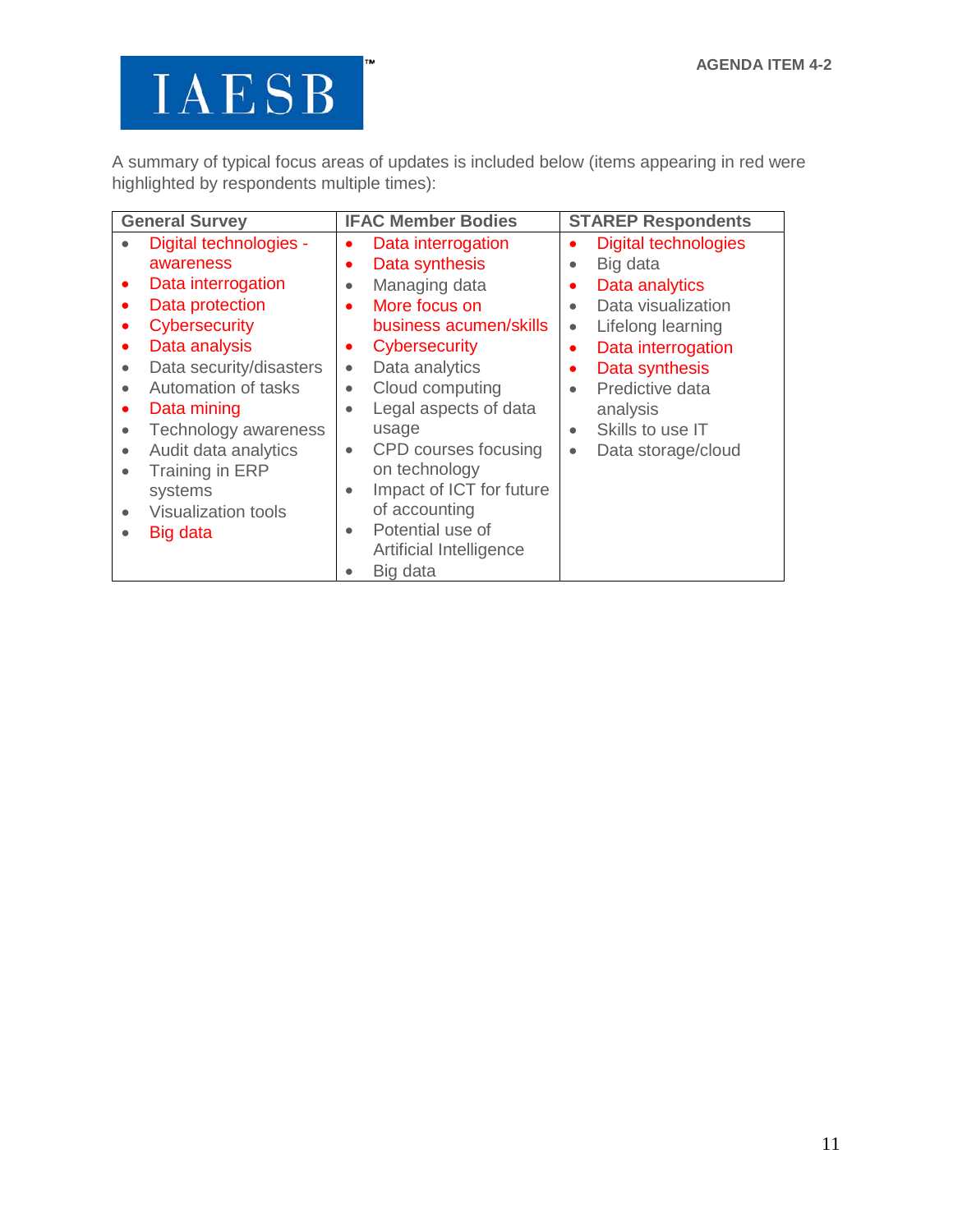### Part B, Section 2 Input on potential focus areas content and standard-setting solutions

Respondents were asked if the 5 Focus Areas (see below) should be expanded to consider other areas.

|                | <b>Focus Areas</b>                                      | <b>Comments</b>                                                                                                                                                                                                                                                                                                                                    |
|----------------|---------------------------------------------------------|----------------------------------------------------------------------------------------------------------------------------------------------------------------------------------------------------------------------------------------------------------------------------------------------------------------------------------------------------|
| 1              | <b>Business acumen(BA)</b>                              | Evaluating outcomes within the proper context; "asking"<br>large amounts of data the right question to form business<br>decisions and make judgments; increased risk when<br>decisions are made with an incomplete understanding of<br>businesses and related business models; better insight into<br>the overall financial standing of a business |
| $\overline{2}$ | <b>Behavioral competence</b><br>(BC)                    | Professional judgment; intellectual curiosity; critical thinking;<br>ethical use and dissemination of data; adaptability; change<br>management; life-long learning in an area of rapid<br>technological change                                                                                                                                     |
| 3              | <b>Digital technologies</b><br>(DT)                     | Visualization tools; Enterprise Resource Planning systems;<br>processing and flow of information; data security; IT<br>governance; new and emerging technologies                                                                                                                                                                                   |
| $\overline{4}$ | Data interrogation,<br>synthesis and analysis<br>(DISA) | Data integrity (completeness and accuracy); Data that is<br>relevant; understanding the "story" the data is telling;<br>confirming historical outcomes; conducting predictive<br>analysis; understanding exceptions to expectations                                                                                                                |
| 5              | <b>Communication (C)</b>                                | Dissemination of information from and across systems and<br>devices; use of social media; succinct articulation of<br>relevant information and insight; using technology to<br>communicate                                                                                                                                                         |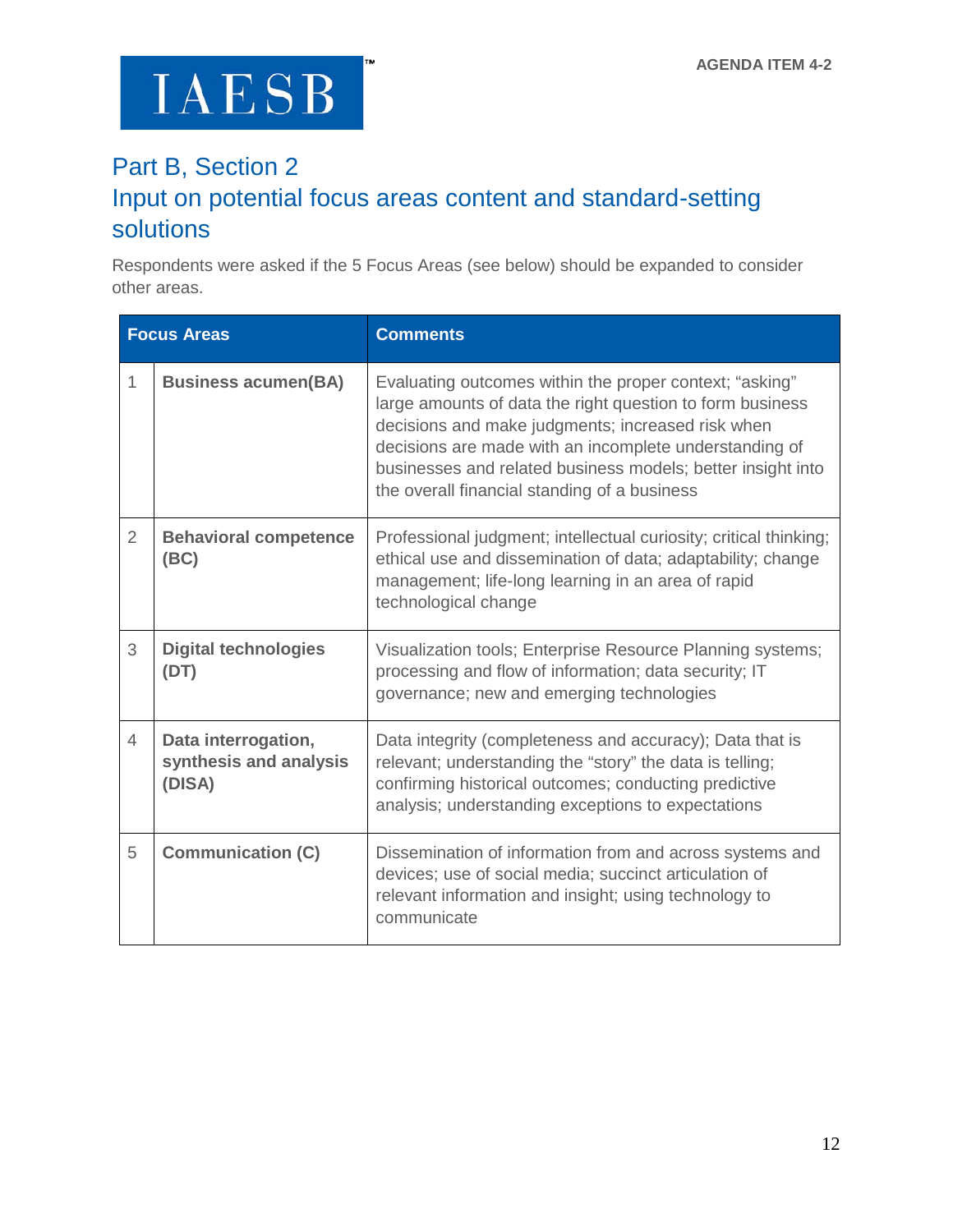While broadly supportive of the 5 Focus Areas, additional suggestions for further focus areas or content included:

| Use of Artificial<br>New ethics in ICT<br>New technology<br>entities (i.e. FinTech)<br>Intelligence<br>environments<br>General awareness of<br>Data security, ICT<br>More involvement of<br>$\bullet$<br>$\bullet$<br>$\bullet$<br>emerging technologies<br>financial analysis<br>security<br>Guidance to support<br>Data privacy<br>$\bullet$<br>$\bullet$<br>less developed<br>Governance of data<br>$\bullet$<br>countries<br>Artificial Intelligence,<br>$\bullet$<br>Disruptive technologies<br>Automation,<br>$\bullet$<br>(Blockchain, robotics,<br><b>Blockchain, Bitcoins</b><br>Artificial Intelligence)<br>Resilience, ability to<br>$\bullet$<br>Cybersecurity (broader<br>change<br>$\bullet$<br>than just data security)<br>$Ethics - now$ and in the<br>$\bullet$ | <b>General Survey</b> | <b>IFAC Member Bodies</b> | <b>STAREP Respondents</b> |
|----------------------------------------------------------------------------------------------------------------------------------------------------------------------------------------------------------------------------------------------------------------------------------------------------------------------------------------------------------------------------------------------------------------------------------------------------------------------------------------------------------------------------------------------------------------------------------------------------------------------------------------------------------------------------------------------------------------------------------------------------------------------------------|-----------------------|---------------------------|---------------------------|
|                                                                                                                                                                                                                                                                                                                                                                                                                                                                                                                                                                                                                                                                                                                                                                                  |                       |                           |                           |
| Characteristics of large<br>future<br>$\bullet$<br>datasets, assumptions,<br>Analytic techniques,<br>$\bullet$<br>quality, etc.<br>statistics training<br>Intellectual curiosity<br>$\bullet$<br>Emerging technology<br>$\bullet$<br>and impact                                                                                                                                                                                                                                                                                                                                                                                                                                                                                                                                  |                       |                           |                           |

### Part B, Section 3 Investigate detailed comments

The General Survey was further analyzed below, by respondent group, to examine whether there were 'typical' themes emerging from role/organizational or regional locations. The suggestions are summarized below noting that:

- Where possible, each suggestion was categorized into one of the existing 5 Focus Areas
- Suggestions that did not easily fit into an existing Focus Area were marked with '(N)'
- Responses that occurred on multiple occasions are shown in red.

#### **Role/Organizational analysis of additional Focus Area content**

|           | <b>Academia</b>                                               |                                     | <b>IFAC Member</b><br><b>Organizations</b>                       | <b>Other Public Accounting</b><br><b>Organizations</b> |
|-----------|---------------------------------------------------------------|-------------------------------------|------------------------------------------------------------------|--------------------------------------------------------|
|           | Cyber-currencies x 2<br>(DT)                                  | $\bullet$                           | <b>Blockchain/FinTech</b><br>(DT)                                | ICT and risk issues,<br>ethics of holding and          |
| $\bullet$ | Artificial Intelligence<br>(DT)                               | $\bullet$                           | Artificial Intelligence<br>(DT)                                  | using data (BA/BC)<br>Handling large data              |
| $\bullet$ | Country perspective<br>(accessibility &<br>affordability) (N) | $\bullet$<br>$\bullet$<br>$\bullet$ | Data security (DT)<br>Data integrity (DISA)<br>Change management | (DISA)<br>ICT trainer capacity (N)                     |
|           | Internet of things (DT)                                       |                                     | $x 2$ (BC)                                                       |                                                        |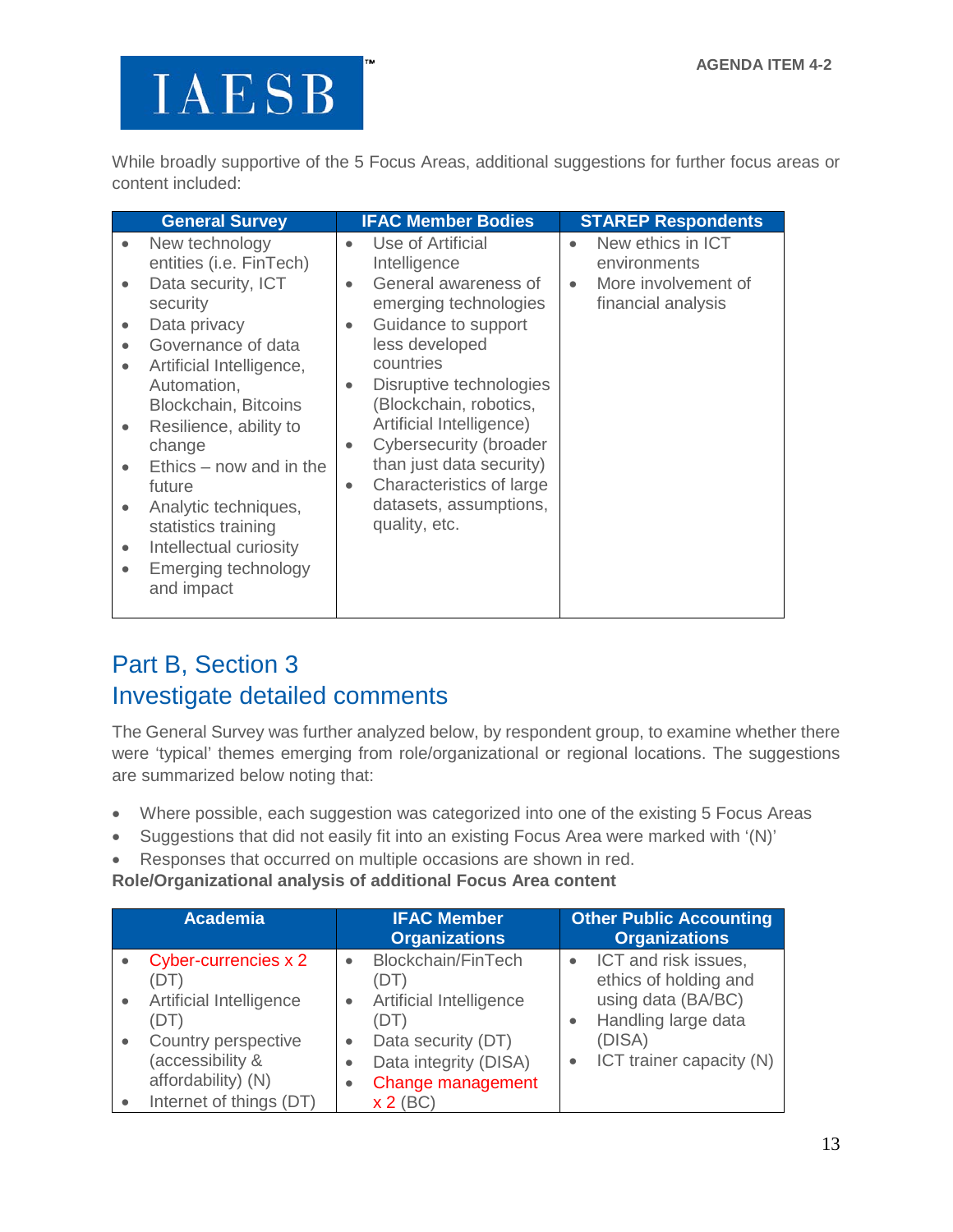| • Cyber/data security $x 4$ $\bullet$<br>(DT)                      | Automation, impact on<br>accountants $x$ 3 (BC)          |
|--------------------------------------------------------------------|----------------------------------------------------------|
| Flow of data (DT)<br>Volume of data (DISA)<br>Data analysis (DISA) | Integration with micro<br>& macro-economic<br>areas (BA) |

| <b>Other/Personal Capacity</b> | <b>Regulators/Standards</b><br><b>setters</b> |
|--------------------------------|-----------------------------------------------|
| Data security (DT)             | Understanding of ICT                          |
| Data mining, machine           | (BA)                                          |
| learning (DT)                  |                                               |
| Include ICT in curricula       |                                               |
| (N)                            |                                               |
| Cybersecurity x 2 (DT)         |                                               |
| Ethical use of data            |                                               |
| (BC)                           |                                               |
| Interaction between            |                                               |
| roles (BC)                     |                                               |
| Change management              |                                               |
| <b>x 2</b> (B                  |                                               |

| <b>Sole Practitioner</b>                                                                                                                                                                                             | <b>Large Accounting Firms</b>                                                                                                                                                                                                                                                                                | <b>Small or Medium-sized</b><br><b>Practice</b>                                                                                                                                                                                                     |
|----------------------------------------------------------------------------------------------------------------------------------------------------------------------------------------------------------------------|--------------------------------------------------------------------------------------------------------------------------------------------------------------------------------------------------------------------------------------------------------------------------------------------------------------|-----------------------------------------------------------------------------------------------------------------------------------------------------------------------------------------------------------------------------------------------------|
| ICT trainer capacity (N)<br>ICT content in CPD x 3<br>(N)<br>Mobile applications<br>$\bullet$<br>(DT)<br>Data privacy, data<br>$\bullet$<br>ethics (BC)<br>Technology risks, data<br>$\bullet$<br>handing risks (BA) | Country perspective<br>$\bullet$<br>(N)<br>Intellectual curiosity<br>$\bullet$<br>(BC)<br>How IT packages work<br>$\bullet$<br>(DT)<br>Interaction between<br>$\bullet$<br>roles (IT audit, FS<br>auditor) (BC)<br>Change management<br>$\bullet$<br>(BC)<br><b>ICT</b> and risk issues<br>$\bullet$<br>'BA) | Different types of<br>$\bullet$<br>software (DT)<br>Include ICT in curricula<br>(N)<br>Cloud computing (DT)<br>$\bullet$<br>Handling client<br>$\bullet$<br>systems/data ethically<br>(BC)<br>Blockchain (DT)<br>$\bullet$<br>Cyber-currencies (DT) |

Analysis of additional content for the 5 Focus Areas suggests consistent themes emerging across all the major role/organization categories (within the General Survey). These consistent themes included:

- Specific digital technology areas (crypto-currencies, Artificial Intelligence, Blockchain)
- Dealing with the concept of 'change' (whether that involved interaction between different roles, impact on the professional accountant, ability to cope with change)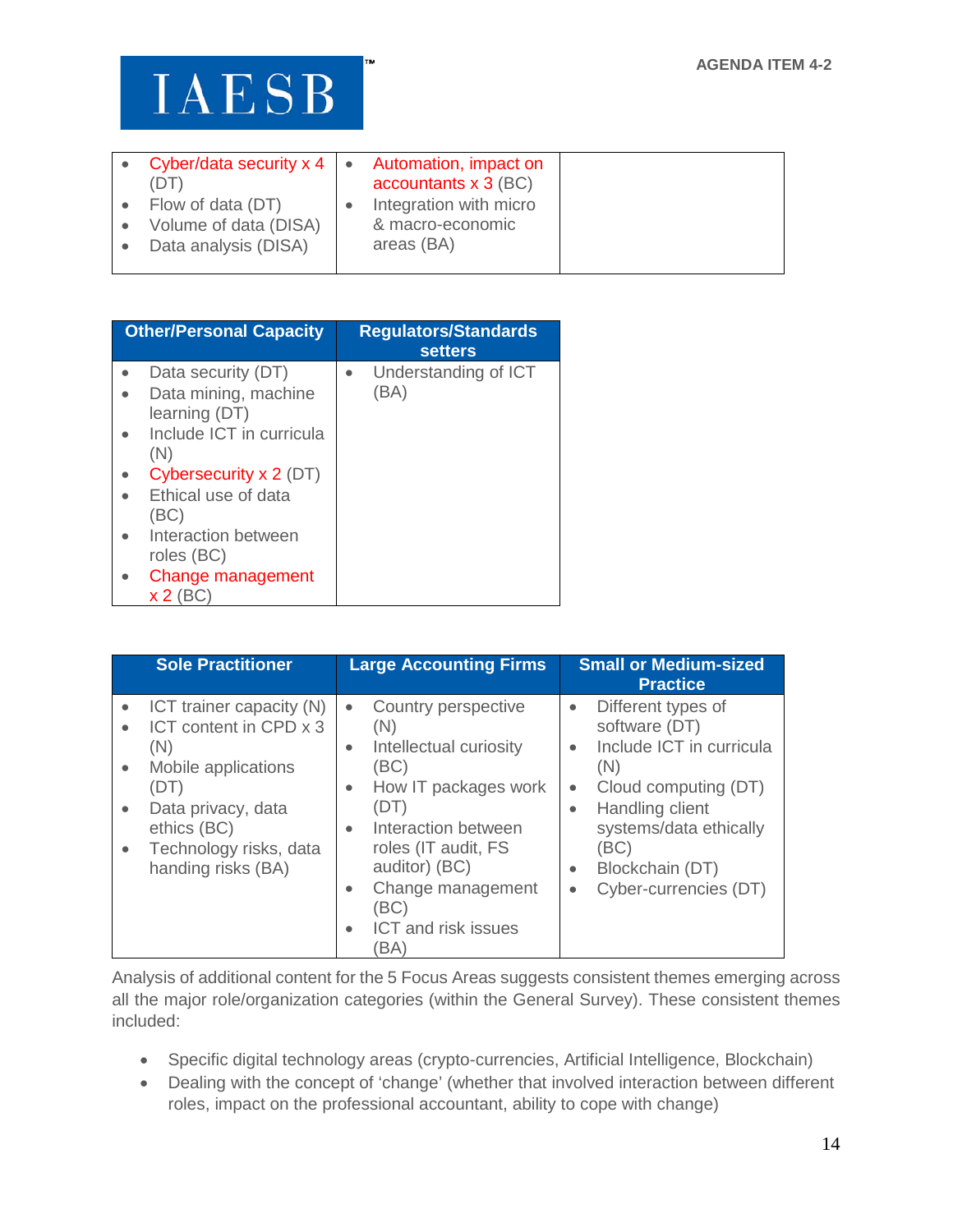- Emphasis on handling of data (security, volume, privacy, ethics)
- It was also interesting to note that very few suggestions were made in the Communications Focus Area.

Many of these suggested items were captured at a high level by the existing set of Focus Areas. 'New' themes that emerged were related to the educational system or infrastructure of curriculum approach, and included:

- Capacity to deliver ICT training (number of qualified trainers, rapidity of change)
- Inclusion of ICT in aspiring professional accountant and professional accountant curricula (IPD and CPD) and in earlier education; and
- Impact of IT in terms of resources (i.e. national ability to have access/afford ICT elements).



#### **Regional analysis of additional Focus Areas content**

The main differences associated with each region, or areas reinforced by respondents within a particular region, are shown below:

#### **Africa**

- Accessibility and affordability (i.e. national access concerns).
- Support for more CPD content (including mandatory content) and standardization of ICT skills/competency.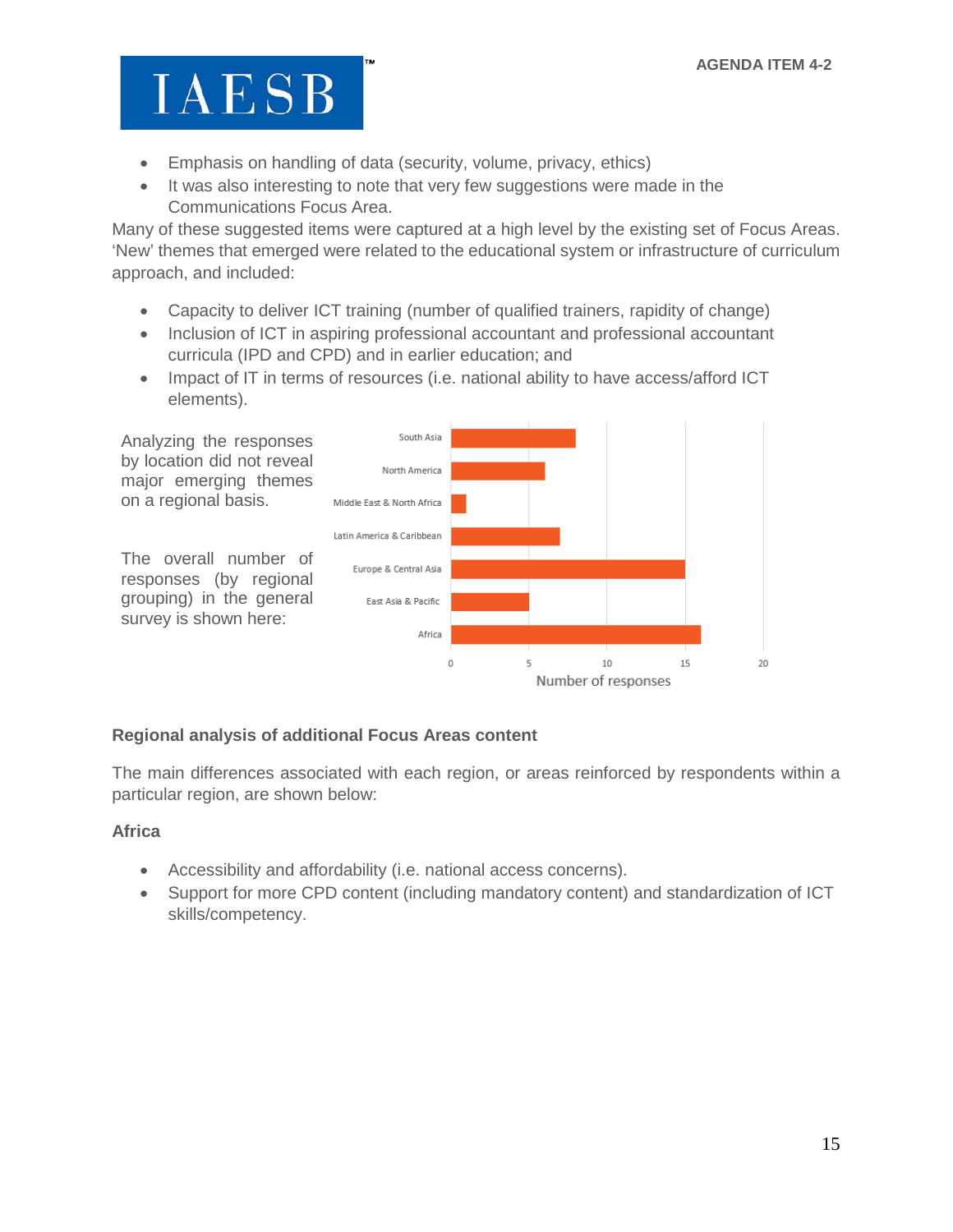

#### East Asia & Pacific

- Cyber-security, data privacy issues.
- Keeping up to date with technological changes/understanding impact of ICT.

#### **Europe & Central Asia**

- Impact and awareness of automation/emerging technologies on roles, need for resilience, embracing or coping with change.
- Keeping up to date with technological changes/understanding impact of ICT.
- The increasing importance of data analysis.

#### **Latin America & Caribbean**

- Greater inclusion of ICT in curricula.
- Specific digital technologies were referenced.

#### Middle East & North Africa

• Impact and awareness of automation/emerging technologies.

#### North America

• Impact of new digital technologies.

#### South Asia

- Impact of new digital technologies (on roles and wider society).
- Specific reference to digital technologies.
- Capacity to deliver ICT skills learning.

#### Summary of responses provided:

- Respondents expanded on a number of elements of Focus Areas (i.e. suggesting specific technologies or reinforcing the need to cope/adapt to change)
- Some 'newer' responses that emerged were written from the context of specific education or national perspectives, and particularly:
	- o ICT Skills/training capacity; and
	- o Integration of ICT skills in CPD and IPD curricula.

#### Planned Changes by Respondents

The survey was keen to explore which Focus Areas and elements were already in the process of being included in revised competency frameworks, learning outcomes, training materials or CPD. As a result, we posed a question to ask if:

- (a) Changes had been made to any of the above to take into account new or emerging ICT skills; and
- (b) If changes had been made which Focus Areas and elements had been affected or included?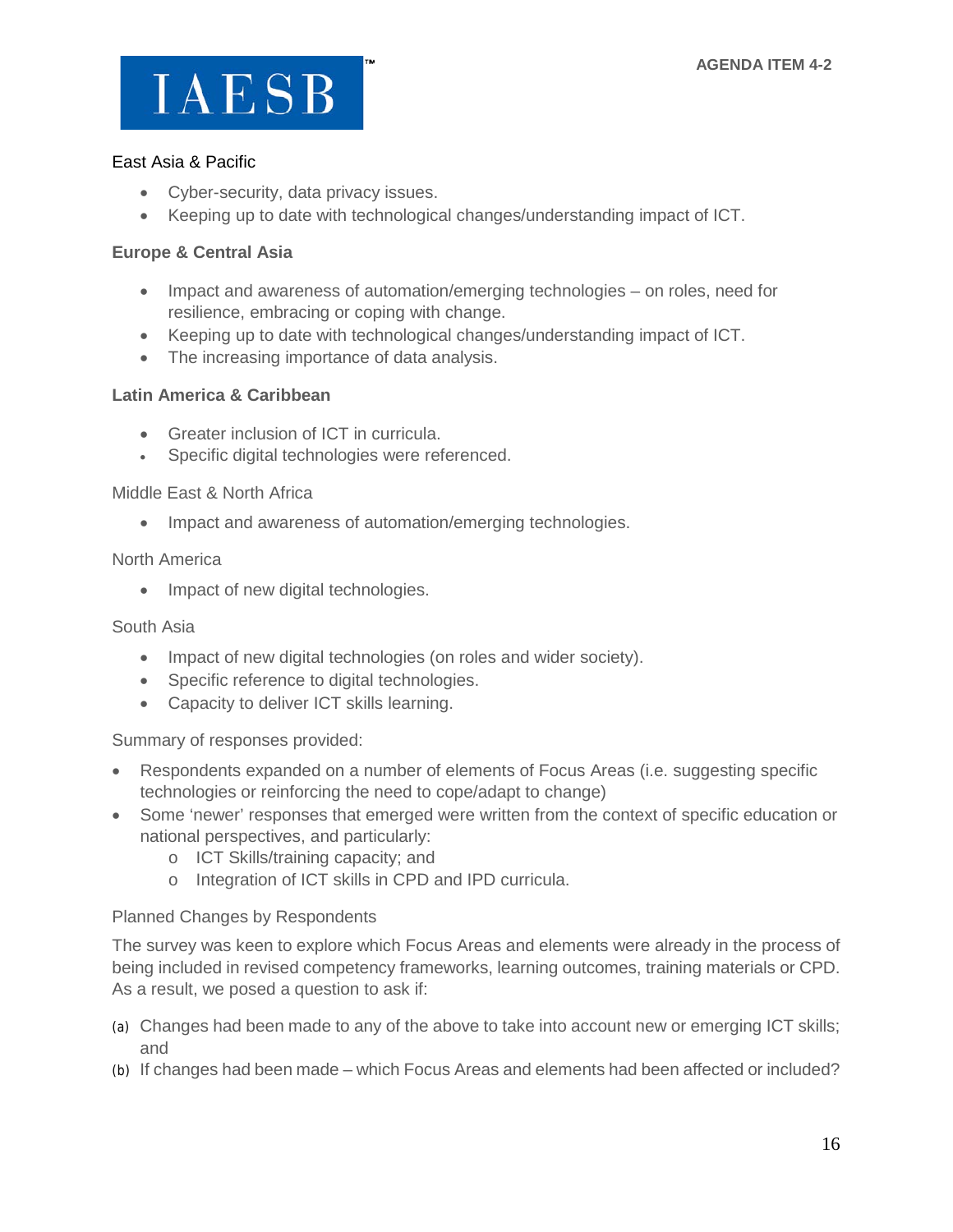Ninety-one respondents to the General Survey indicated they had made changes, with 85 providing further details.

Their responses are grouped first by type of activity, then by role/organization type and then analyzed based on geography.



#### **Responses by type of current activity**

Number of responses

For those individuals who answered the General Survey and indicated they were planning to make changes in responses to ICT developments, the most common areas of focus were:

- Data interrogation, synthesis and analysis (data analytics, interrogating data using specific techniques);
- Exploring ICT based on emerging technologies (Blockchain, Artificial Intelligence, specific uses, automation); and
- Data integrity/security/protection (dealing with cyber-security threats, safeguarding the quality of data produced through ICT).

A large number of organizations indicated they had made changes to the 5 Focus Areas and elements identified through the Survey while 6 respondents also noted they were still in the early stages of considering planned changes ('still under consideration').

Some respondents identified specific areas of interest they had started to include based on their membership or organization. For example, several member bodies or accounting firms referred to the need to focus on specific services as a result of changes in ICT; others indicated that it is not just the content, but 'how' they were delivering training which was also changing through use of technology.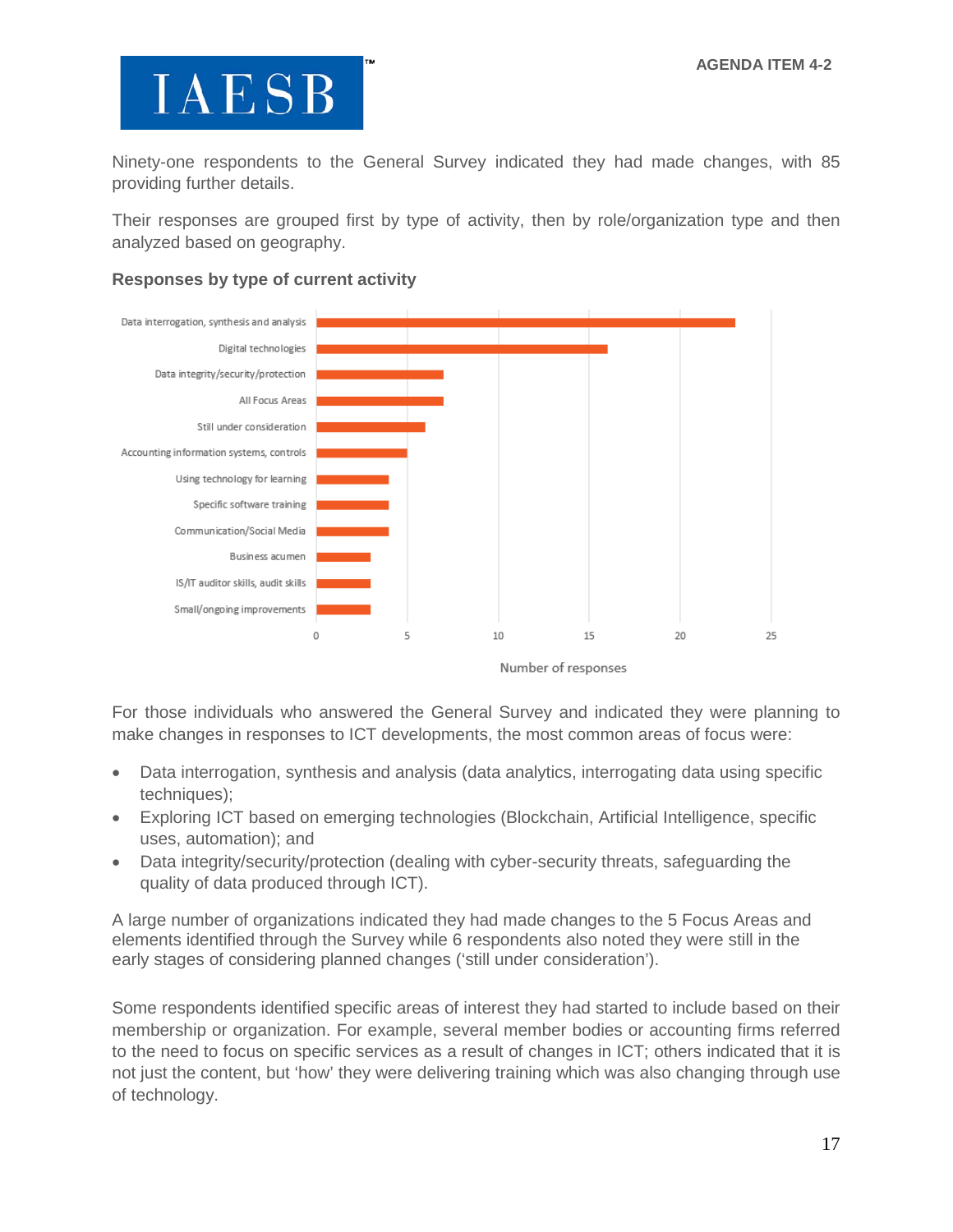

#### **Responses by role/organization**

By focusing on responses based on role/organization, the following graph shows the distribution of proposed changes in ICT skills by the range of roles/organization types:



No new specific themes emerged from this analysis.

- While almost all (except 'Other PAOs') had a focus on data interrogation, synthesis and analysis, there was a relative difference in the importance of this among respondents – with a greater emphasis being placed on this by academia, large accounting firms and IFAC organizations.
- The ever-changing impact of new and emerging Digital Technologies was also important across all types of respondents but appeared to be more important to sole practitioners and those responding in a personal capacity.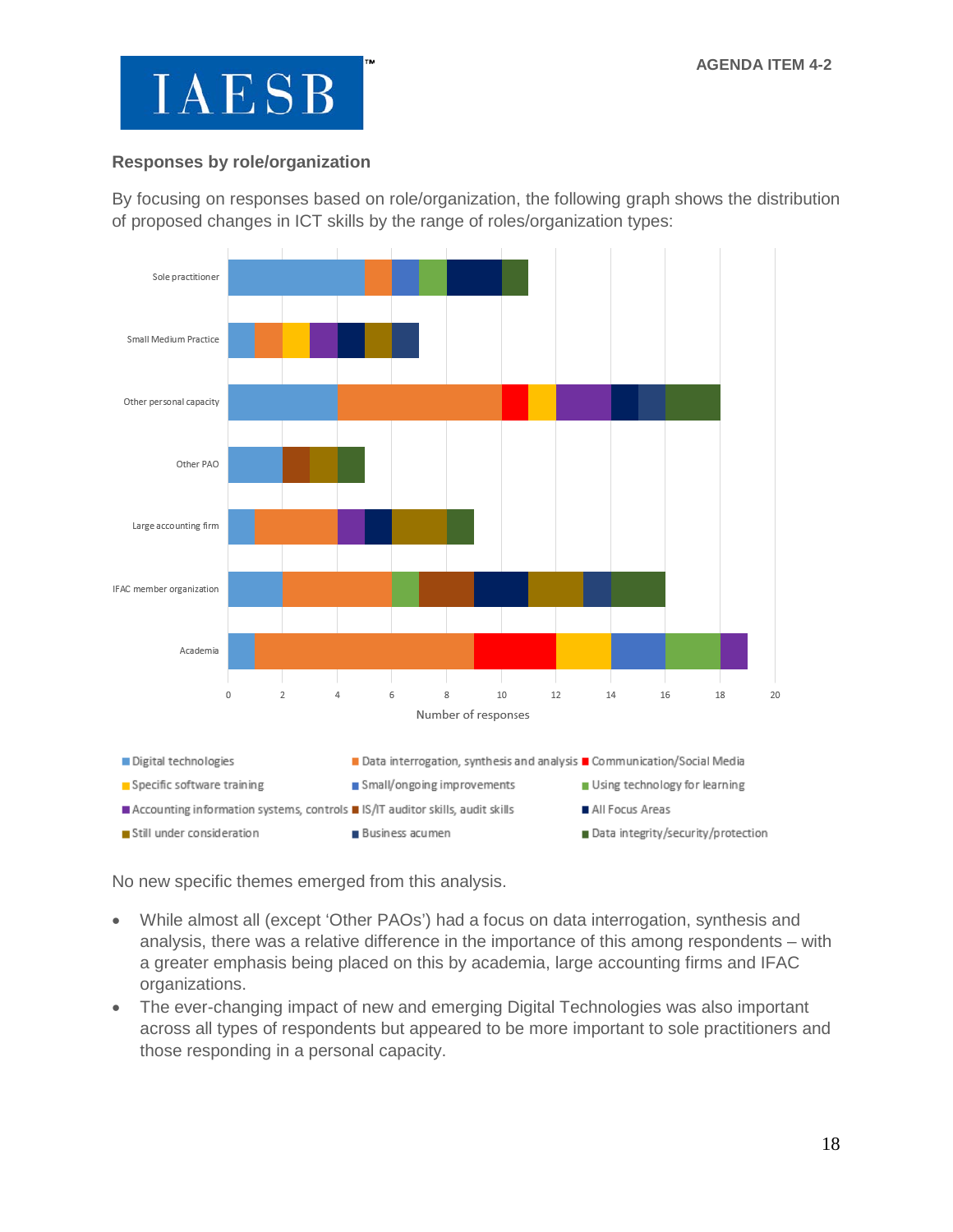

#### **Responses by region**

A further review performed on the suggested types of planned ICT skills changes to determine whether they differed by region suggested:

- The mix of responses from each region did not identify particular patterns or specific areas of change on a regional basis.
- The proposed changes being planned for Digital Technologies and Data Interrogation, Synthesis and Analysis elements were spread evenly across all regions.
- Those respondents who indicated they would look at changes across all 5 Focus Areas tended to come from Africa and Europe & Central Asia regions.

#### **Enabling Professional Accountants to Adapt to Change**

One of the recurring themes during IAESB, ICT Skills Task Force and various outreach activities conducted to date, has been the extent to which Professional Accountants (and those aspiring to the role) can adapt, cope, embrace and work with changes in technology.

As part of the Survey, the following was asked: what are the: "…*skills that enable Professional Accountants to cope with advances or developments in technologies and/or changes in the way communication occurs"*.

The following word cloud analysis has been generated from suggestions made by respondents to the General Survey.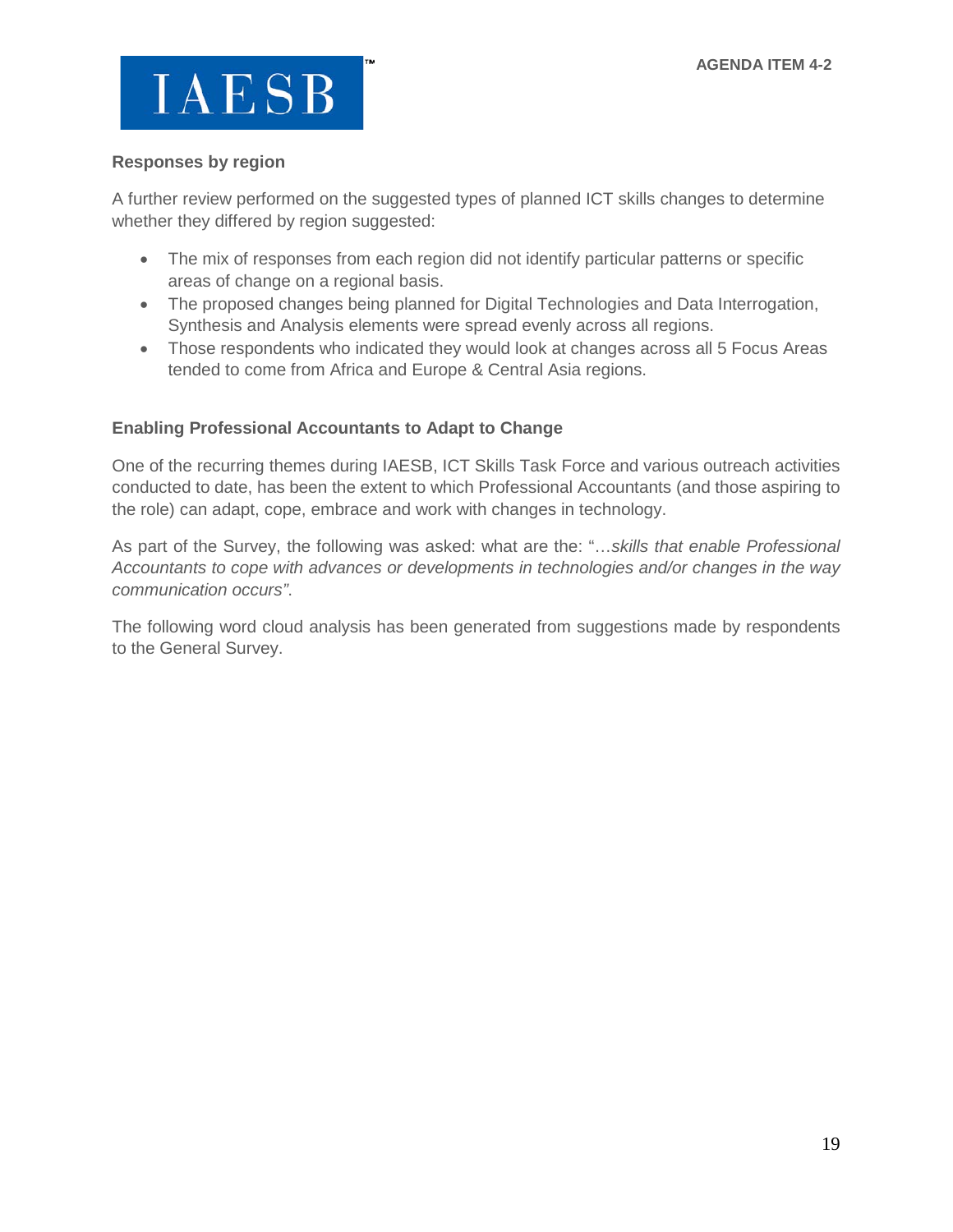

Many respondents chose to repeat some of the Focus Areas already contained within the Survey, for example a high proportion indicated that Business Acumen and Data Interrogation, Analysis and Synthesis would be highly important to enable Professional Accountants to use ICT successfully and to understand the information produced by new and emerging technologies.

However, a number of newer themes emerged or highlighted elements mentioned in the original set of Focus Areas. These included an emphasis on:

- **Lifelong learning** this was identified by a large number of respondents as being key to ensure that learning evolves as technology changes. A number of respondents linked this to relevant CPD and a willingness for Professional Accountants to acknowledge when they did not have the knowledge, it was their responsibility to seek out new learning opportunities or specialists.
- **Adaptability and Change** these were two areas that were highlighted by a large number of respondents:
	- o A high number of respondents noted that Professional Accountants should be 'willing' to change or adapt instead of just withstanding and coping with changes in technology (i.e. that they should be more proactive and positive in outlook).
	- o Others highlighted that with rapidity of ICT evolution that some resilience and understanding of business systems, processes and controls would be equally as important.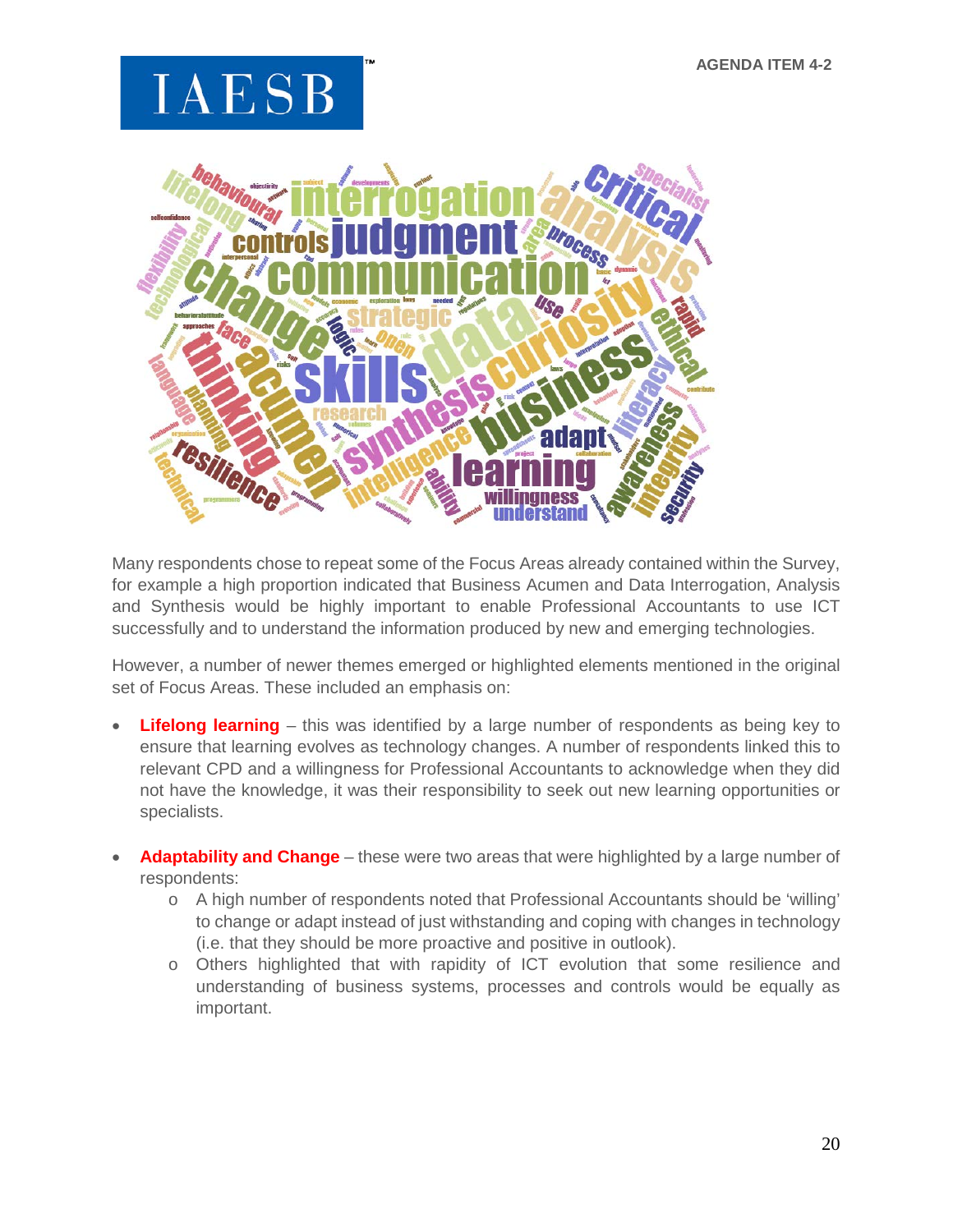- **Professional skepticism and Professional Judgment** a high number of respondents cited these skills as being critically important to be able to cope with changes in technology and to fully understand the information and outputs from the ICT systems. Several cited the importance of being able to differentiate between relevant and irrelevant information/data as well as coping with volumes of 'big data'.
- **Critical thinking, problem solving and critical analysis** a number of respondents suggested these are useful skills to cope with using and interpreting information generated by increasingly complex ICT systems and processes. Linking to professional skepticism and professional judgment, several respondents noted the importance of being able to challenge faulty information or suspicious data.
- **Intellectual curiosity** this was raised by a number of respondents who noted Professional Accountants had to be prepared to acknowledge change generates opportunities for improvements in how they performed their roles – and this required individuals to be curious about technological advancements rather than just waiting for change to happen.
- **Ethical behavior relating to data protection awareness and integrity** these were skills that a number of respondents highlighted were increasingly important as the value of data – particularly when being used by the Professional Accountant – would increase through use of technology. Several highlighted a need to update skills in areas of cybersecurity, data privacy/protection and ethical usage of data.
- **Emotional Intelligence and Communication** this was raised by several respondents in order to highlight self-awareness on the part of Professional Accountants (whether that is from a learning & development knowledge 'gap' perspective or knowing when to bring in a specialist to support their own work); communication was highlighted as being important to enable Professional Accountants to network, collaborate with others and to explain the output from ICT systems and processes.

The written responses were then categorized (some into Focus Areas, others into consistent elements that emerged from the data). The overall level and mix of responses by region have been shown below: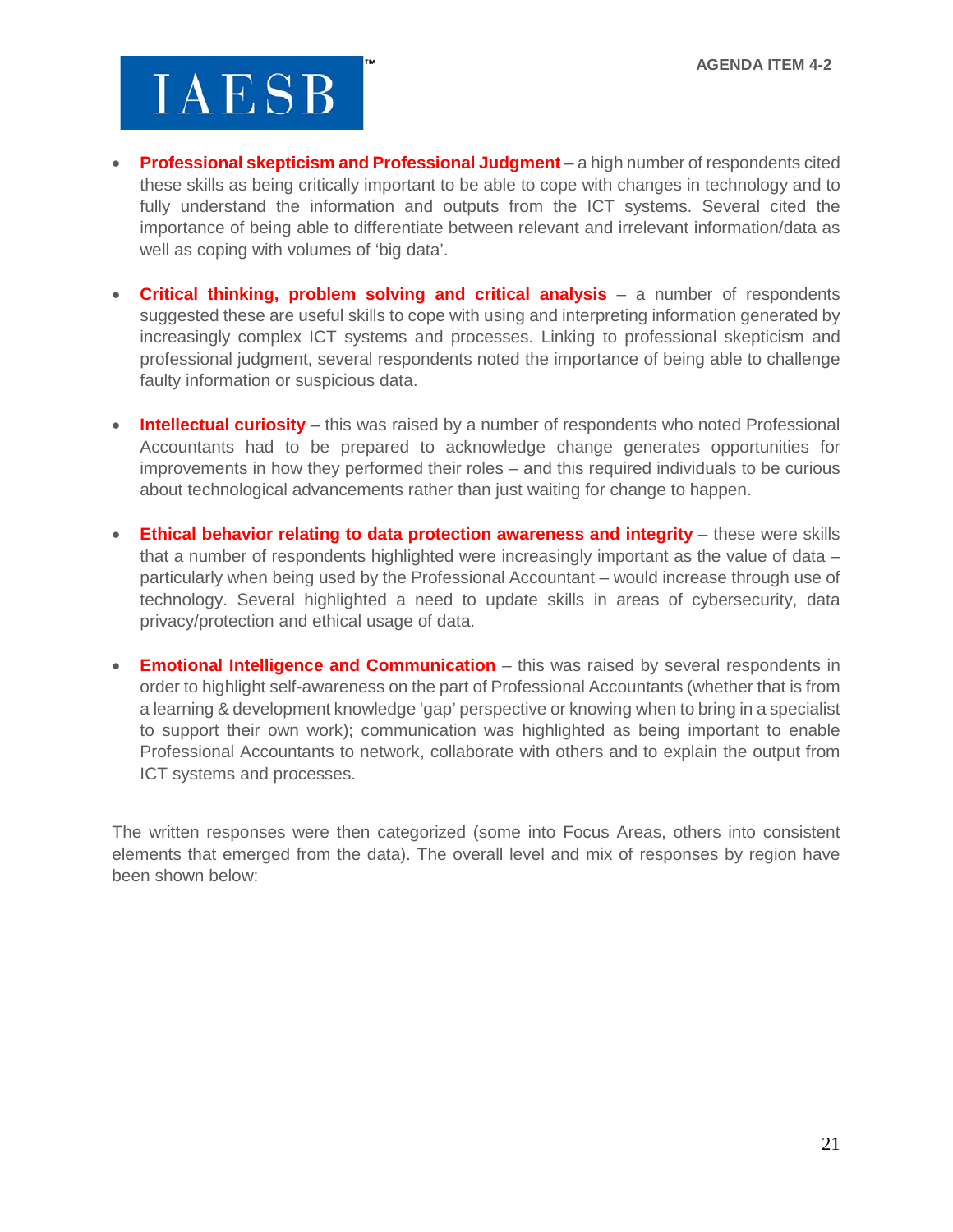

The Behavioral Competence and Data Interrogation, Analysis and Synthesis focus areas were notable for their strong support across a large number of regions. Several respondents specifically cited the 'willingness and attitude' to change as being a key element of Behavioral Competence.

Analyzing the top 10 ICT skills/focus areas by role/organization indicates a fairly mixed pattern of responses – although Behavioral Competence (which included adaptability) had broad support across all areas (particularly in client-facing roles) with the notable exception of academia.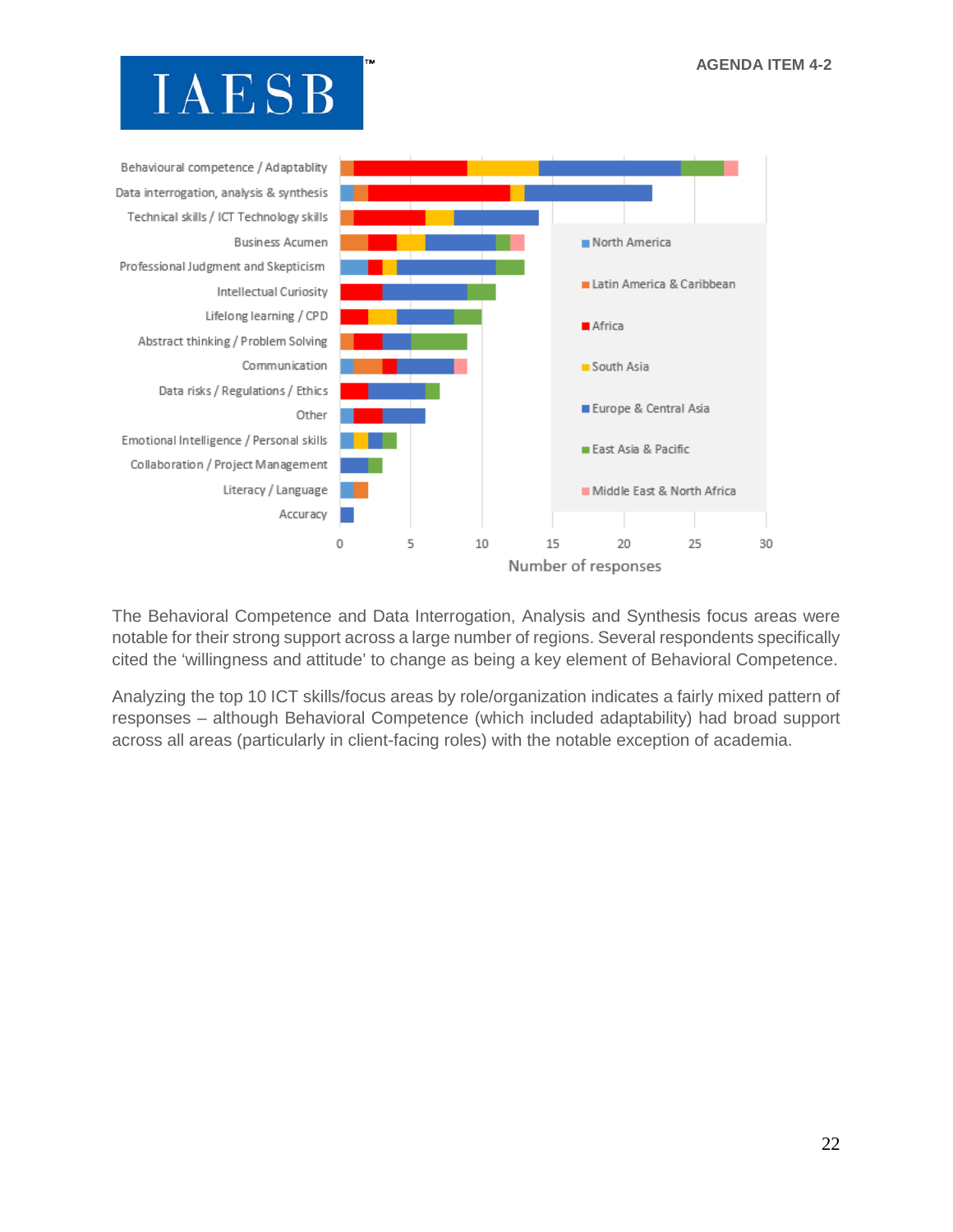$\overline{a}$ 



Respondents were asked to select, with multiple selections possible, standard-setting solutions that would be best to address the 5 Focus Areas identified in the Survey.<sup>[8](#page-23-0)</sup>

<span id="page-23-0"></span><sup>&</sup>lt;sup>8</sup> In some instances individuals selected 'all of the above' and additional responses. In order not to overestimate support for specific types of standard-setting activities, where this was the case, the other responses were removed from those particular activities to avoid double-counting.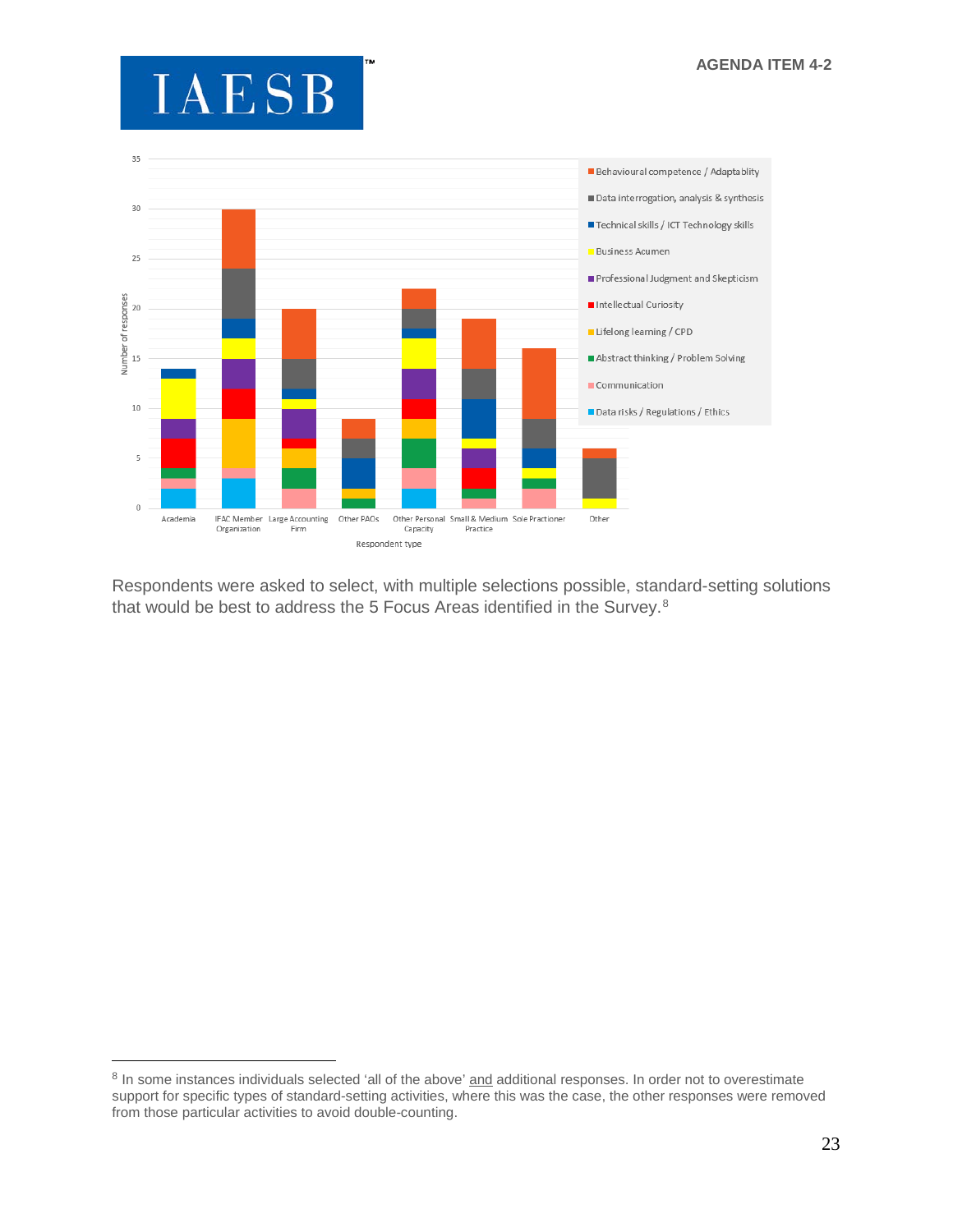

The results are shown in percentage terms below:



Initial conclusions for consideration:

- The most consistently popular development activity across all 3 stakeholder groups appeared to be provision of guidance;
- A sizeable number of respondents also selected 'all of the above' as an option;
- While there is a very high level of STAREP support (based on a relatively small population) for the maintenance or further development of existing IESs (through modification or creation of Competence Areas or Learning Outcomes) this option also enjoyed high levels of support from the other stakeholder groups too.
- Aside from the 'none of the above' option, the 'Develop new IESs' option was, on balance, the least popular option.

A further analysis was performed on the General Survey responses to determine if there were strong preferences by region. This data included the impact of those respondents who indicated 'all of the above'.

The following preferences emerged by region: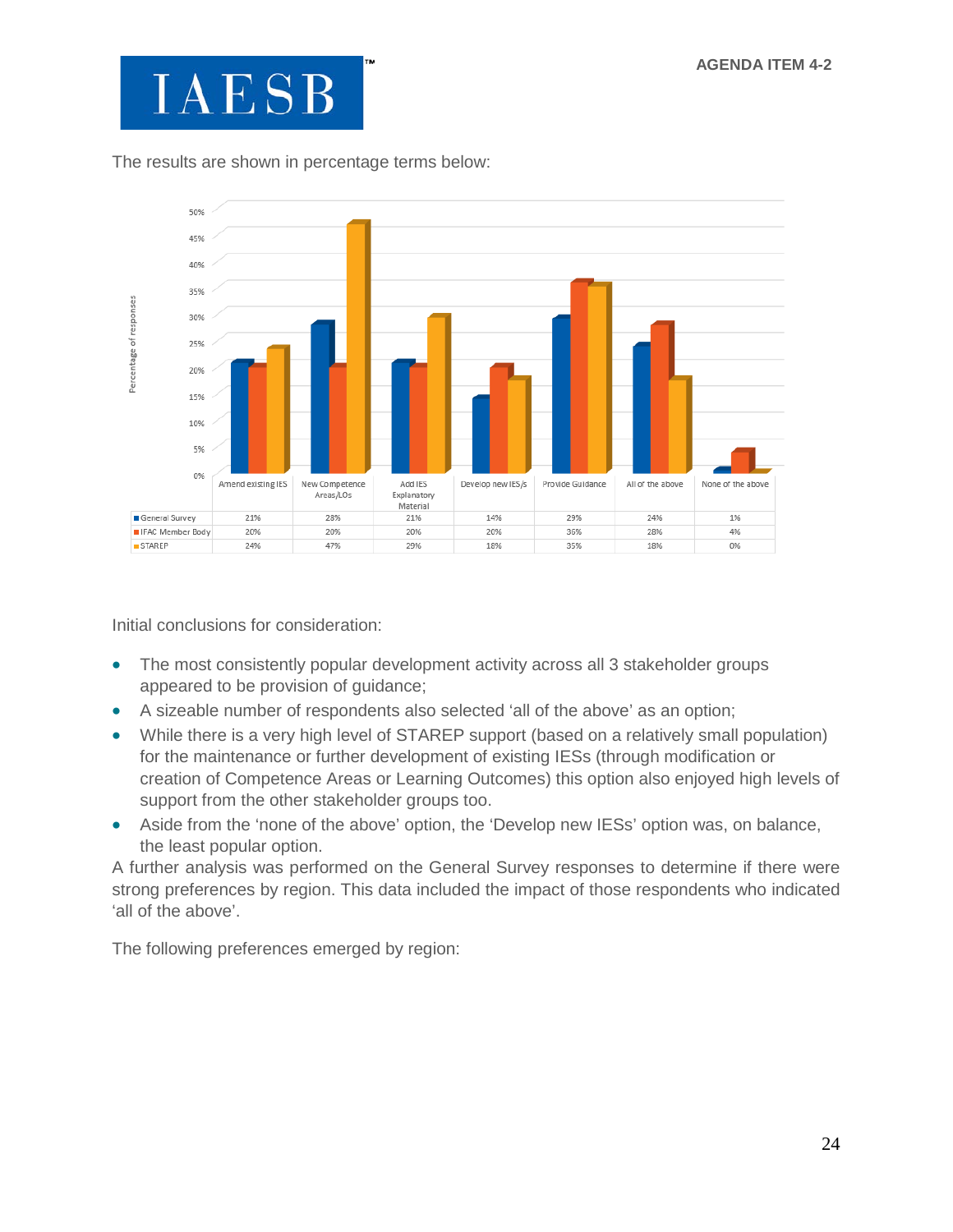

As the pie charts suggest, there was a relatively even distribution of respondent preferences for each of the 5 main IES development options. Some minor differences did become apparent, for example:

- A stronger preference for amending existing IESs in East Asia & Pacific;
- Consistently high levels of support for adding new content to the IESs (from Europe & Central Asia, Middle East & Africa, North America, South Asia and Africa); and
- More support in South Asia for a new IES.

A further analysis was performed on the General Survey to focus on responses by role/organization. The impact of 'all of the above' responses was included in these graphs.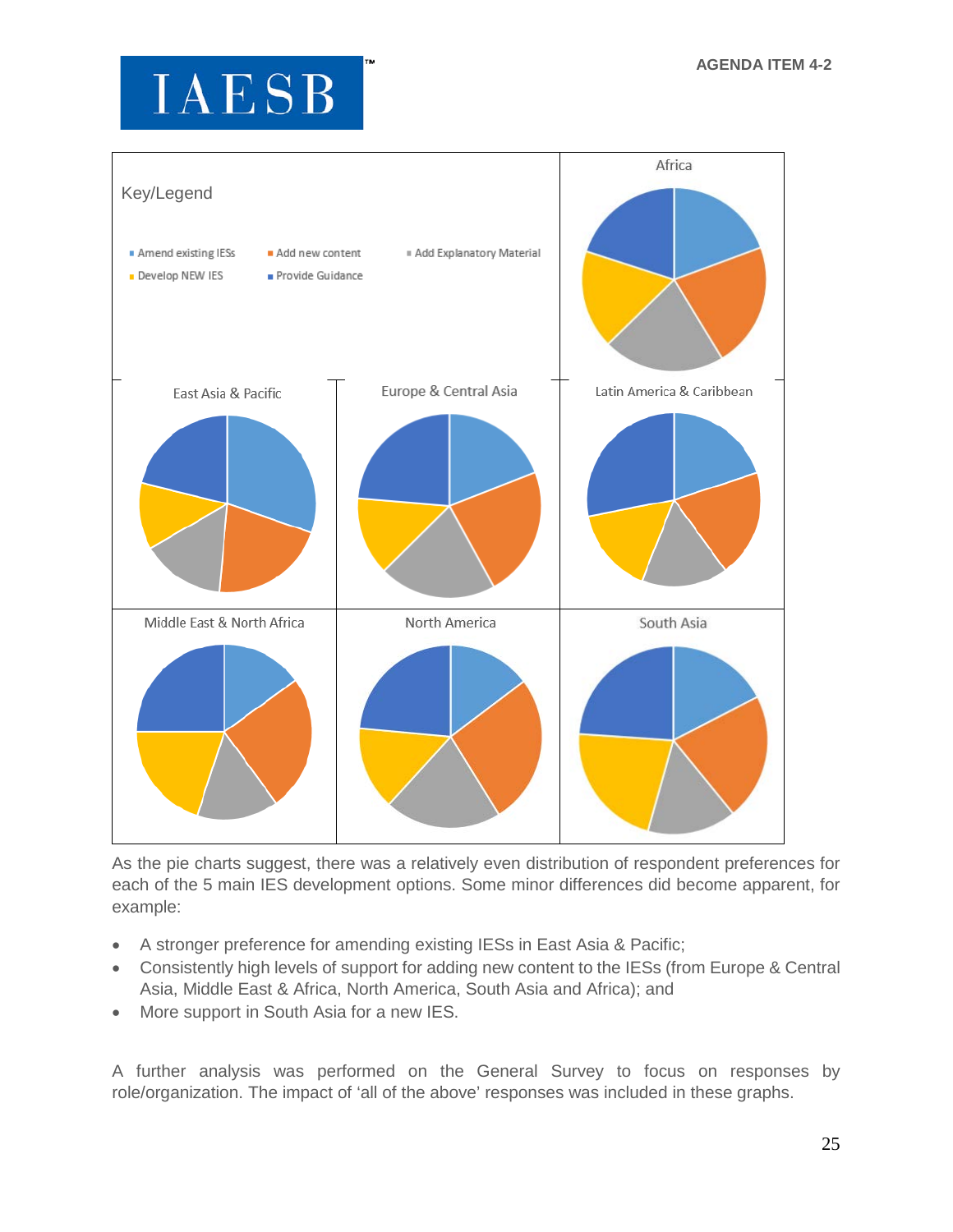

Results have been omitted when the number of respondents was less than 5 in a category.



Similar to the results from the analysis performed by regions, the distribution of responses appeared to support activities in almost all of the 5 IES development options presented in the Survey.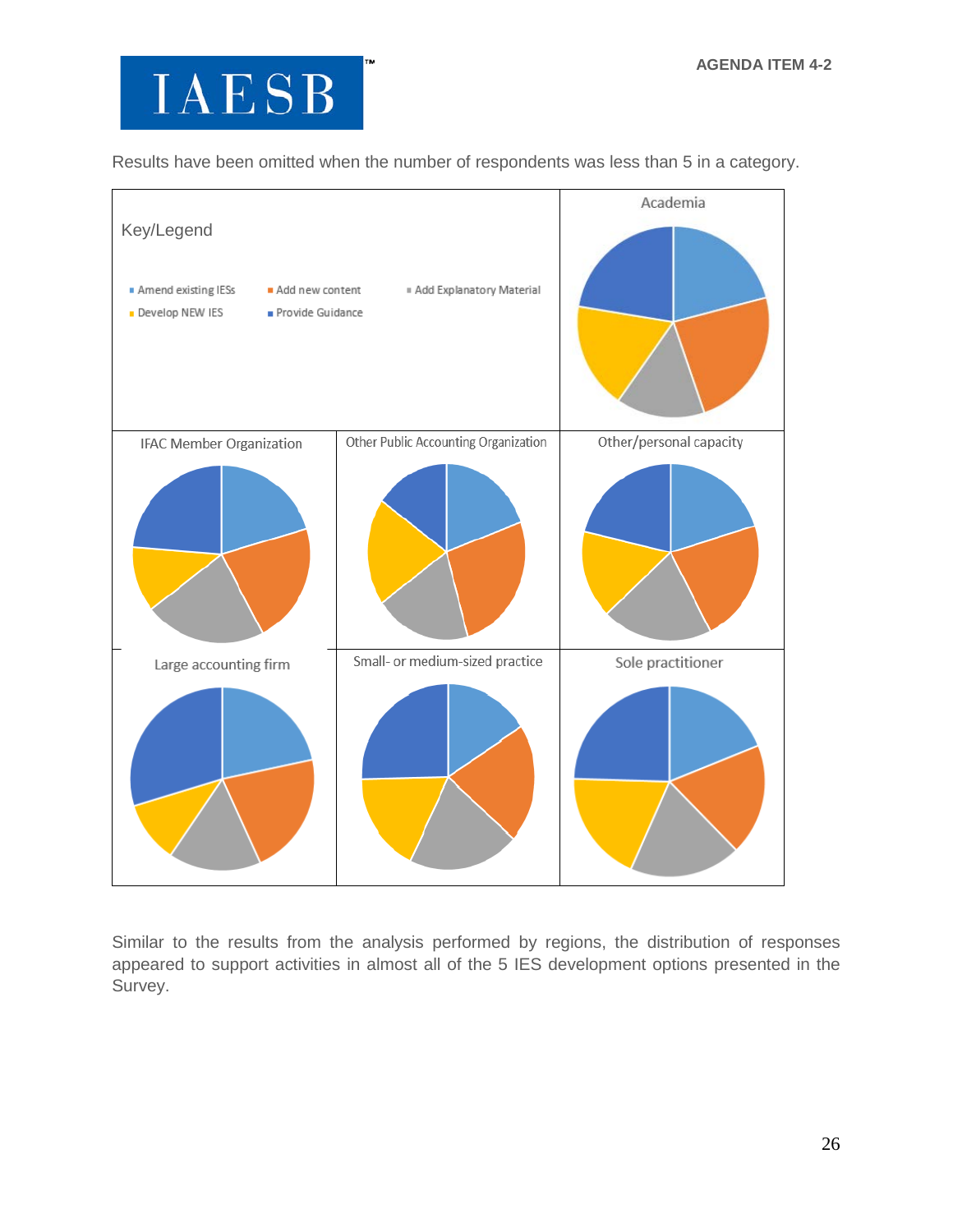By overlaying the distribution of General Survey responses, it revealed a preference towards certain IES development options among respondent groups. In each of the graphics below, the numbers (0, 5, 10, etc.,) represent the number of respondents which selected a particular type of standard setting development activity:



Certain respondent groups had a preference towards certain IES development activities, for example:

- Those reporting in personal/other capacity had a stronger preference for explanatory material;
- Overall there was a strong preference across most groups for the provision of guidance and new content.

These interpretations can be supported by analyzing the distribution of all respondents in total:

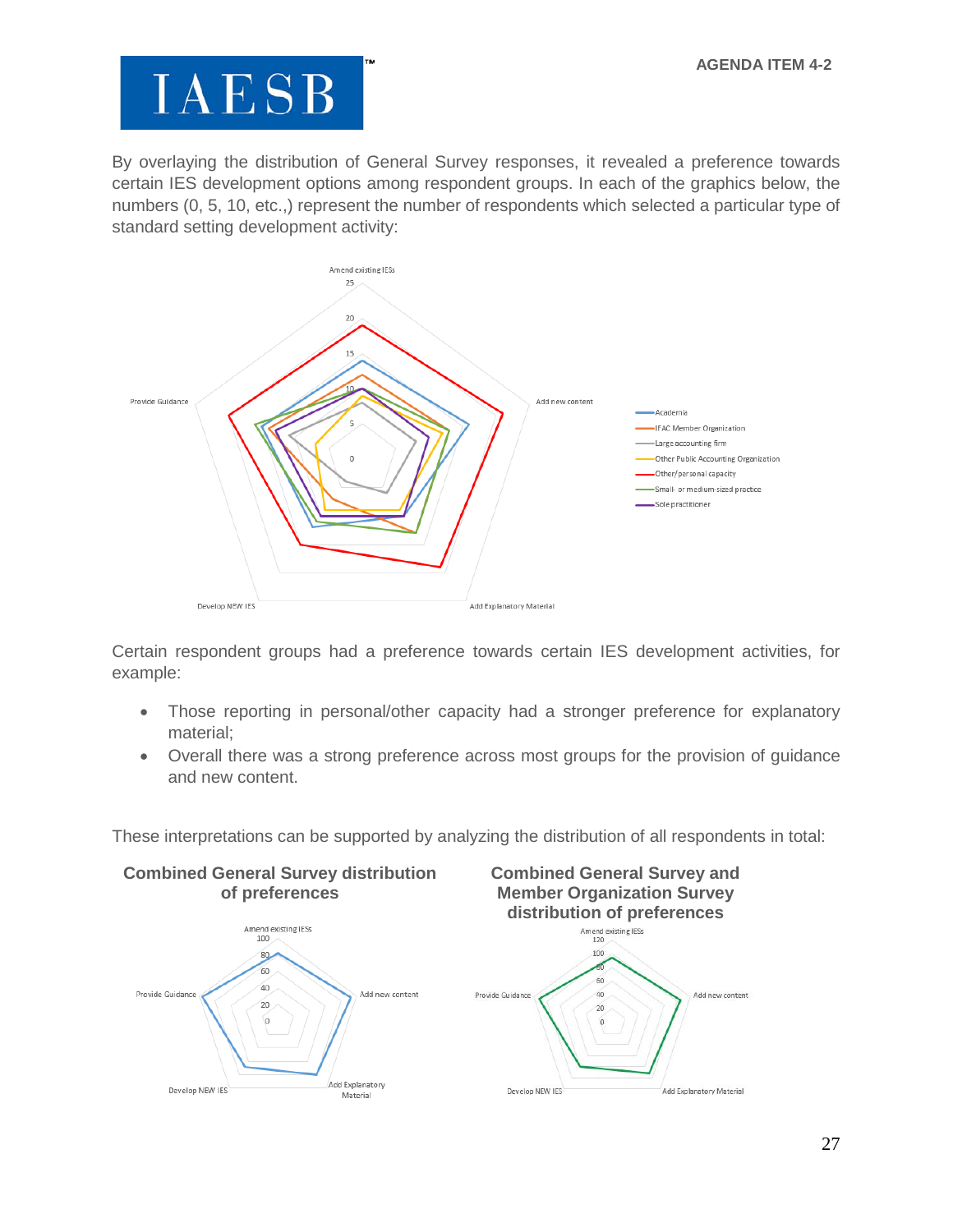

### Part B, Section 4 Identification of outreach participation

One of the primary aims of the Survey had been to help identify additional sources of potential future engagement on the subject of ICT Skills. Individuals who took part in both main Surveys (and the STAREP survey) were asked whether they would like to be involved in a variety of outreach opportunities. Several respondents selected more than one option.

| <b>Number of</b><br><b>responses</b> | <b>Type of Engagement Activity</b><br>(General Survey)                                                            |
|--------------------------------------|-------------------------------------------------------------------------------------------------------------------|
| 98                                   | Personally interested in taking part in any future ICT skills focus<br>groups or online discussions               |
| 25                                   | Indicated their organization would like to be involved in future ICT<br>skills focus groups or online discussions |
| 116                                  | Individual would like to have a follow-up discussion opportunity with<br>the IAESB / Task Force on ICT Skills     |

| <b>Number of</b><br>responses | <b>Type of Engagement Activity</b><br>(Targeted IFAC Member Organization Survey)                                  |
|-------------------------------|-------------------------------------------------------------------------------------------------------------------|
| 9                             | Personally interested in taking part in any future ICT skills focus<br>groups or online discussions               |
| 12                            | Indicated their organization would like to be involved in future ICT<br>skills focus groups or online discussions |
| 15                            | Individual would like to have a follow-up discussion opportunity with<br>the IAESB / Task Force on ICT Skills     |

Although smaller in scale, the STAREP Survey also generated additional interest in future involvement. When asked the question: *Let us know if you would be interested in taking part in any future ICT Skills focus group or online discussion*s, responses were as follows:

| Number of<br><b>responses</b> | <b>Type of Engagement Activity</b><br><b>(STAREP Survey)</b> |
|-------------------------------|--------------------------------------------------------------|
|                               | Yes, I'd like to be involved                                 |
|                               | Yes, my organization would like to be involved.              |

As a result the Task Force has identified a large number of people who are willing or interested in taking part in future outreach efforts. A version of this Report will be shared with those individuals shortly as a 'thank you' for participation in the survey and to provide a summary of the November IAESB Board discussion points in relation to ICT Skills.